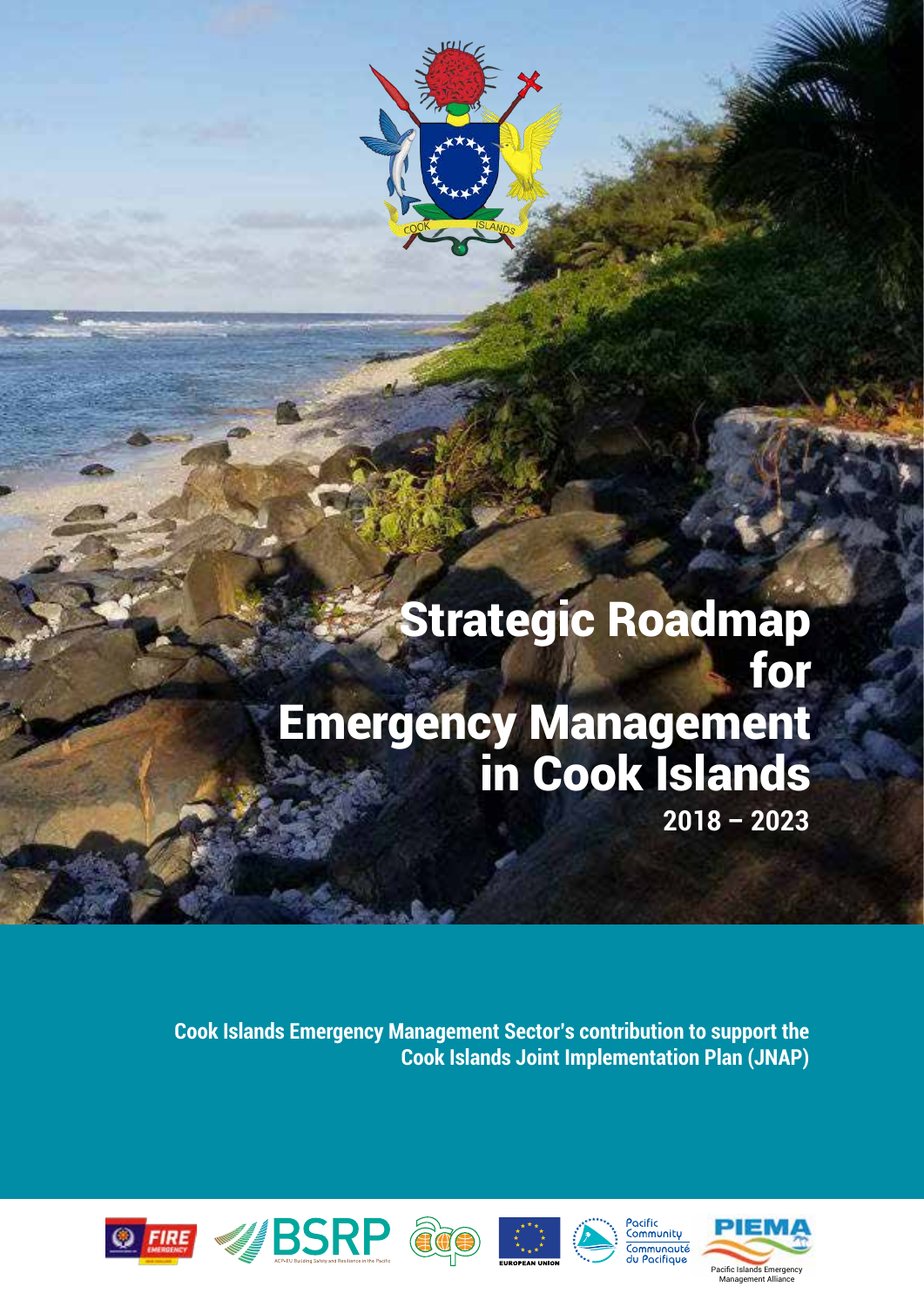

# Strategic Roadmap for Emergency Management in Cook Islands

**2018 – 2023**

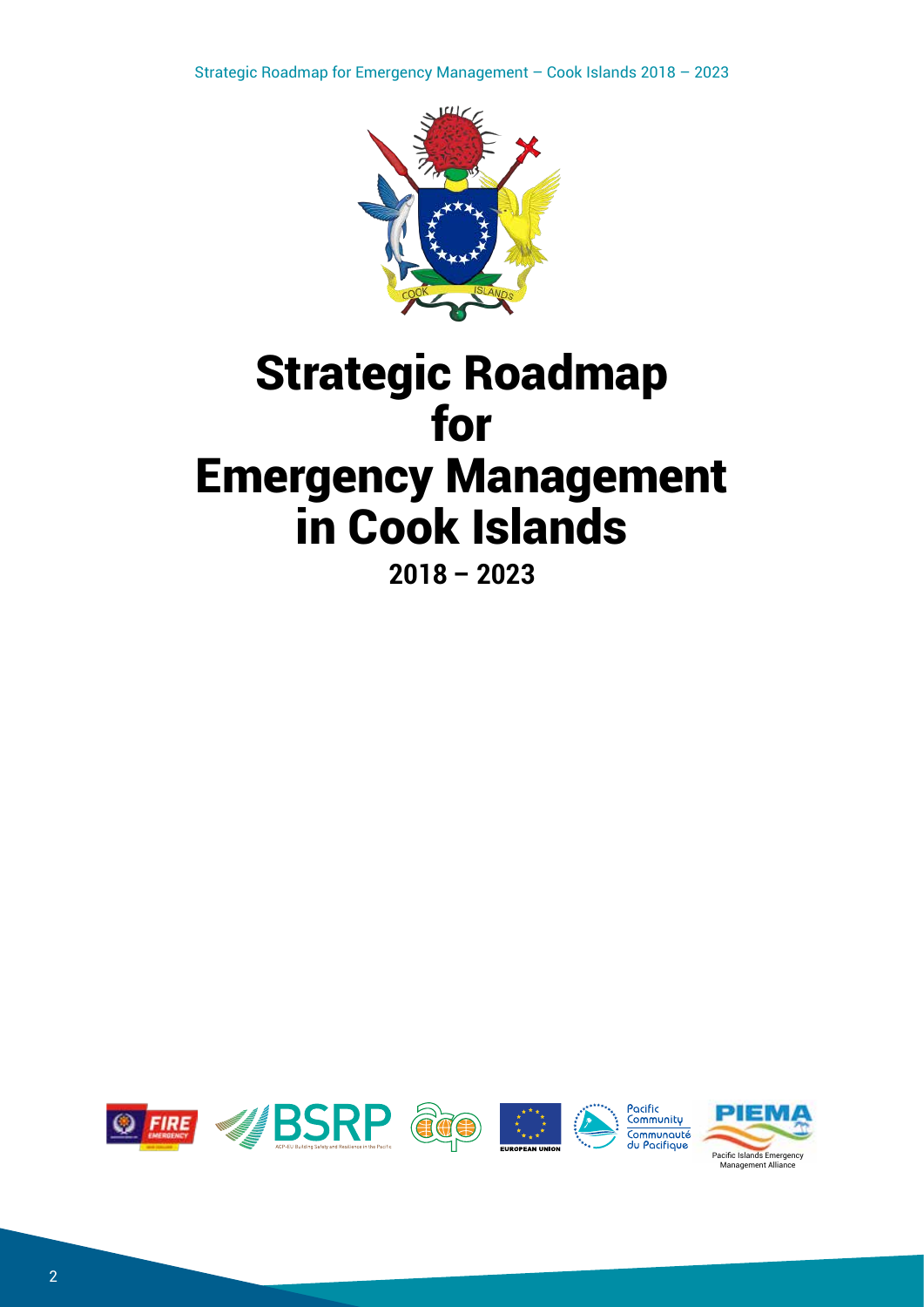## **Table of Contents**

| <b>Abbreviations and Acronyms</b>                                                                                           | 4  |
|-----------------------------------------------------------------------------------------------------------------------------|----|
| <b>Executive summary</b>                                                                                                    |    |
| <b>Current Situation</b>                                                                                                    | 8  |
| Why have a Strategic Roadmap?                                                                                               |    |
| Why are we doing this process now?                                                                                          | 9  |
| Relationship to the national planning framework                                                                             | 10 |
| <b>Guiding principles</b>                                                                                                   | 12 |
| Current issues affecting EM in Cook Islands                                                                                 | 13 |
| Key Gaps Identified in Cook Islands Emergency Management structure                                                          | 14 |
| Cook Islands Civil Defence (CDEM)                                                                                           | 15 |
| <b>Cook Islands National Fire Service</b>                                                                                   |    |
| What Are Some of the Challenges in the Current Setup?                                                                       | 16 |
| Where Do we see FES in Future                                                                                               |    |
| Challenges                                                                                                                  |    |
| <b>Trends</b>                                                                                                               |    |
| Approach                                                                                                                    | 17 |
| Goals                                                                                                                       | 18 |
| Key strategies                                                                                                              |    |
| Important note                                                                                                              | 20 |
| <b>Strategies</b>                                                                                                           |    |
| Integrated and interoperable emergency management agencies and responders                                                   |    |
| Streamlined structure and governance                                                                                        |    |
| Increased capability                                                                                                        | 21 |
| Stronger engagement                                                                                                         |    |
| Inter-relationships                                                                                                         | 22 |
| Strengthening the EM sector's ability to support the National Building Code                                                 | 23 |
| Strengthening capability through training and mainstreaming competencies                                                    |    |
| Implementation arrangements                                                                                                 | 24 |
| Approval for SREM                                                                                                           |    |
| Next steps                                                                                                                  |    |
| Appendix A: Infogram showing the development of the SREM and the movement from<br>strategic direction to operationalisation | 25 |
| <b>Strategic Roadmap for Emergency Management - Planning Process</b>                                                        |    |
| Appendix B: Draft activity matrix for Cook Islands SREM                                                                     | 26 |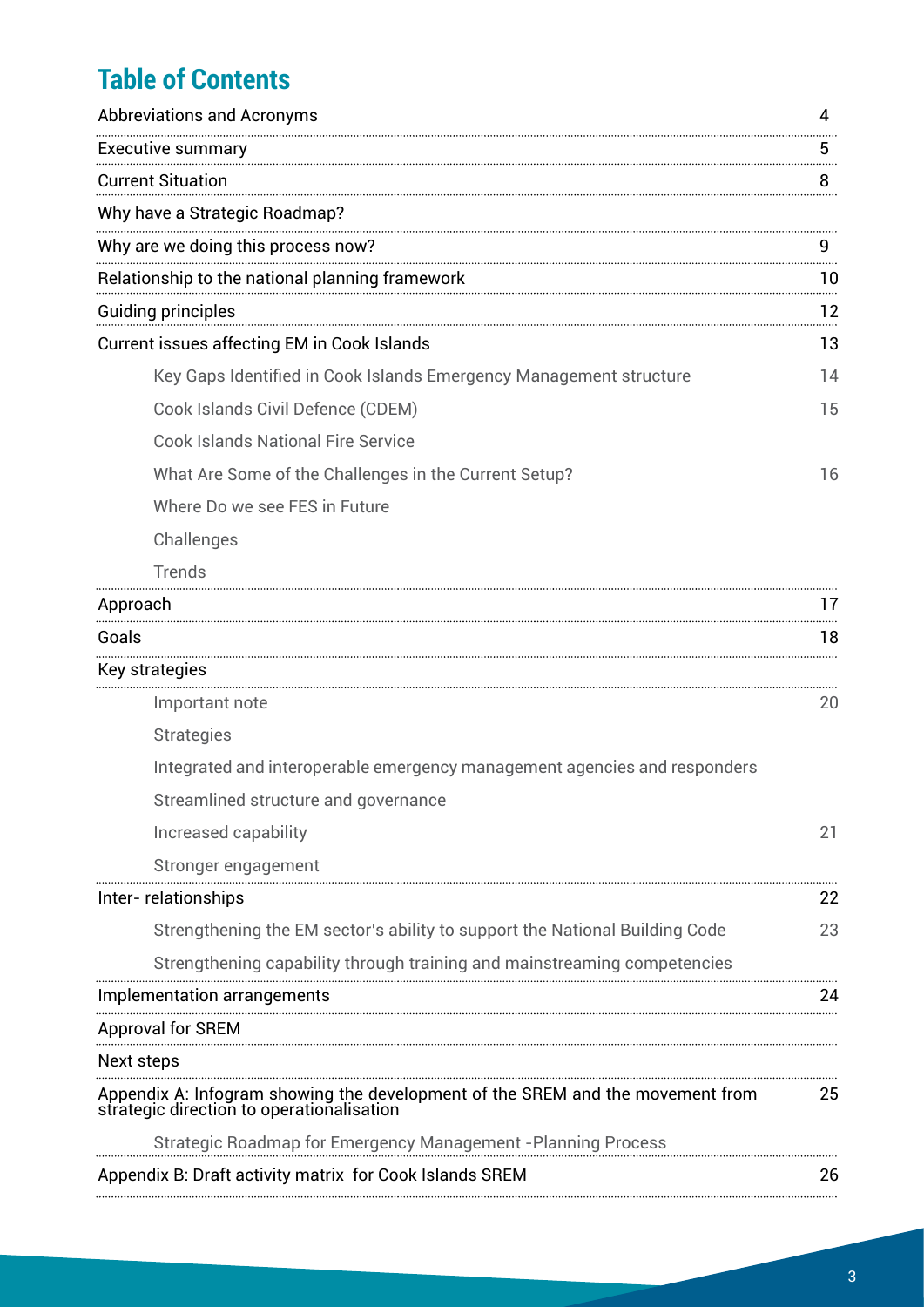# **Abbreviations and Acronyms**

| <b>AIIMS</b>  | Australasian Interagency Incident Management Systems                          |
|---------------|-------------------------------------------------------------------------------|
| <b>BSRP</b>   | <b>Building Safety and Resilience in the Pacific</b>                          |
| C3            | <b>Command, Control and Co-ordination</b>                                     |
| CFS           | <b>Country Fire Service of South Australia</b>                                |
| COP           | <b>Common Operating Picture</b>                                               |
| <b>EMCI</b>   | <b>Emergency Management Cook Islands</b>                                      |
| IMS/ICS       | Incident Management System/Incident Command System (AIIMS/ICS<br>CIMS, NIIMS) |
| JNAP          | Joint National Action Plan for Climate Change & DRM                           |
| <b>NDRMP</b>  | National Disaster Risk Management Plan 2017                                   |
| <b>NEOC</b>   | <b>National Emergency Operations Centre</b>                                   |
| <b>NEOC</b>   | <b>National Emergency Operations Centre</b>                                   |
| NGO.          | Non government organisations                                                  |
| 0PM           | Office of the Prime Minister                                                  |
| PICT          | <b>Pacific Island Countries and Territories</b>                               |
| <b>PIEMA</b>  | Pacific Islands Emergency Management Alliance                                 |
| <b>PIFESA</b> | Pacific Islands Fire and Emergency Services Association                       |
| <b>SPC</b>    | Pacific Community formally Secretariat of the Pacific Community               |
| <b>SREM</b>   | <b>Strategic Roadmap for Emergency Management</b>                             |
| SWOT          | Strengths, Weaknesses, Opportunities and Threats analysis                     |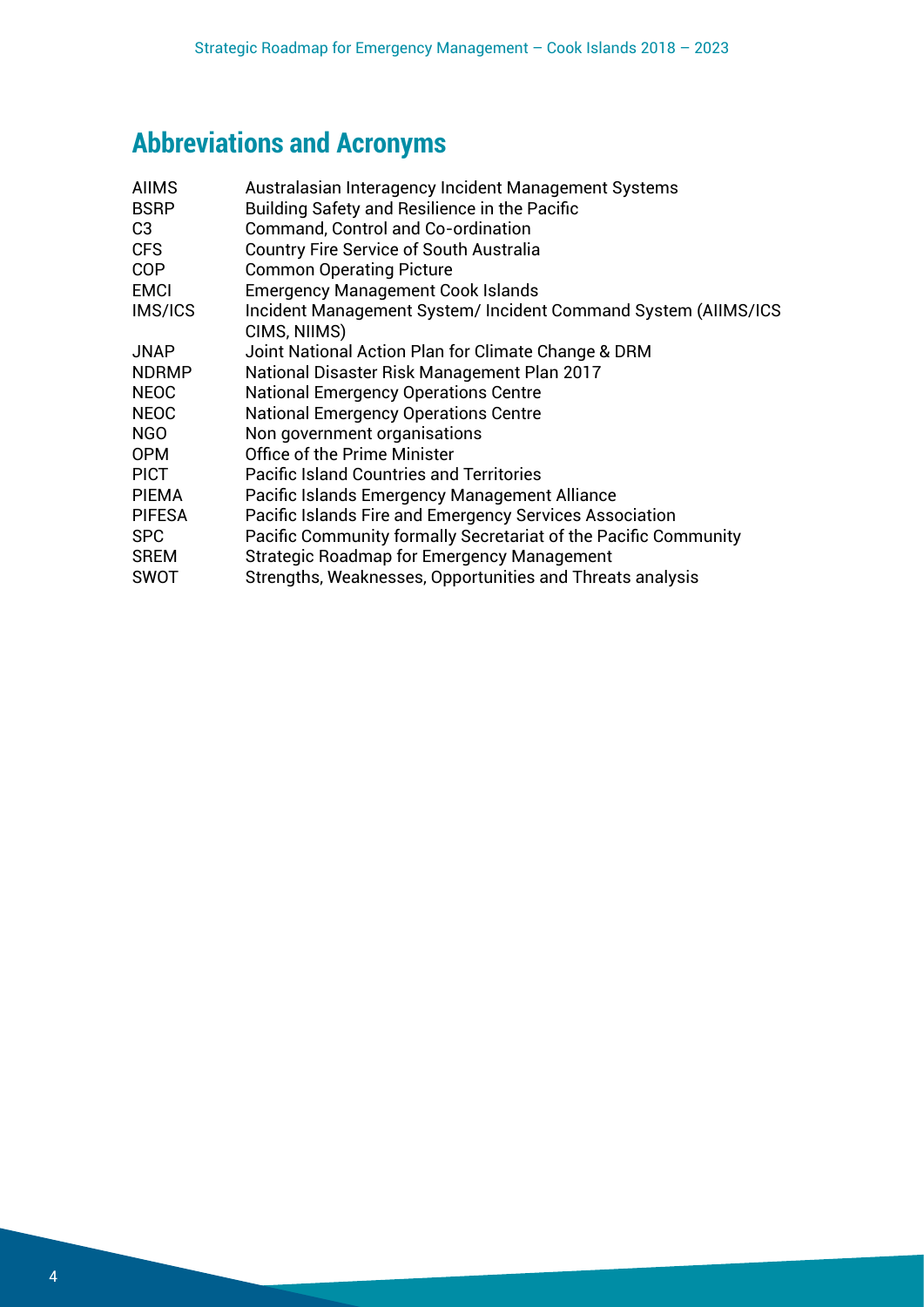### **A foreword by His Excellency - Prime Minister of the Cook Islands, the Honourable Mr Henry Puna**



In early 2005, the Cook Islands experienced five devastating cyclones, four of which were rated as Category 5 and all within a period of five short weeks. These cyclones reminded us of our vulnerability to the forces of nature and provided us with a wakeup call to be better prepared. As a result of the 2005 cyclones, Emergency Management Cook Islands (EMCI) was established under the Office of the Prime Minister in 2006 and a new Disaster Risk Management Act 2007 was enacted replacing the old Hurricane Safety Act of 1973.

Goal 13 of our National Sustainable Development Plan 2016-2020 (NSDP) implores us to strengthen our resilience and to combat the impacts of climate change and natural disasters in the Cook Islands. This is supported also by our Joint National Action Plan 2016-2020 (JNAP II) which speaks to strengthening our resilience toward a safe, secure and sustainable future.

The development of this Strategic Roadmap for Emergency Management (SREM) in the Cook Islands is the next stage of consolidating our emergency sectors in an effort to improve our overall service for the safety and wellbeing of our people.It is critical that we embrace the principles of shared responsibility across all sectors with an all-risks, all-hazard and whole-of-island approach to preparedness and response.

The Fire Service is a critical component to the SREM which aims to legally formalise a Cook Islands Fire Emergency Service through developing the required policy statement leading to a legislation change.A further critical component of the SREM is the proposed establishmentof a Civil Defence Management Authority/Structure (CDEMA) in the Cook Islands.

The proposed CDEMA structure for the Cook Islands would further help to address the emergency management priorities for the nation and further clarify roles and responsibilities in emergency management and allocate appropriate resources needed in order to be more responsive to the needs of our communities.

To complement our efforts moving forward, we must recognize that our traditional ways and practices hold the key to a more resilient community in the long term. In particular, we must embrace a holistic approach to disaster risk management and ensure that all 3 pillars of our society (Aronga Mana (*Traditional Chiefs*), Churches and Government) are on board.

*Kia Manuia*

#### *The Honourable Henry Puna*

*Prime Minister and Minister of Climate Change and Disaster Risk Management Cook Islands*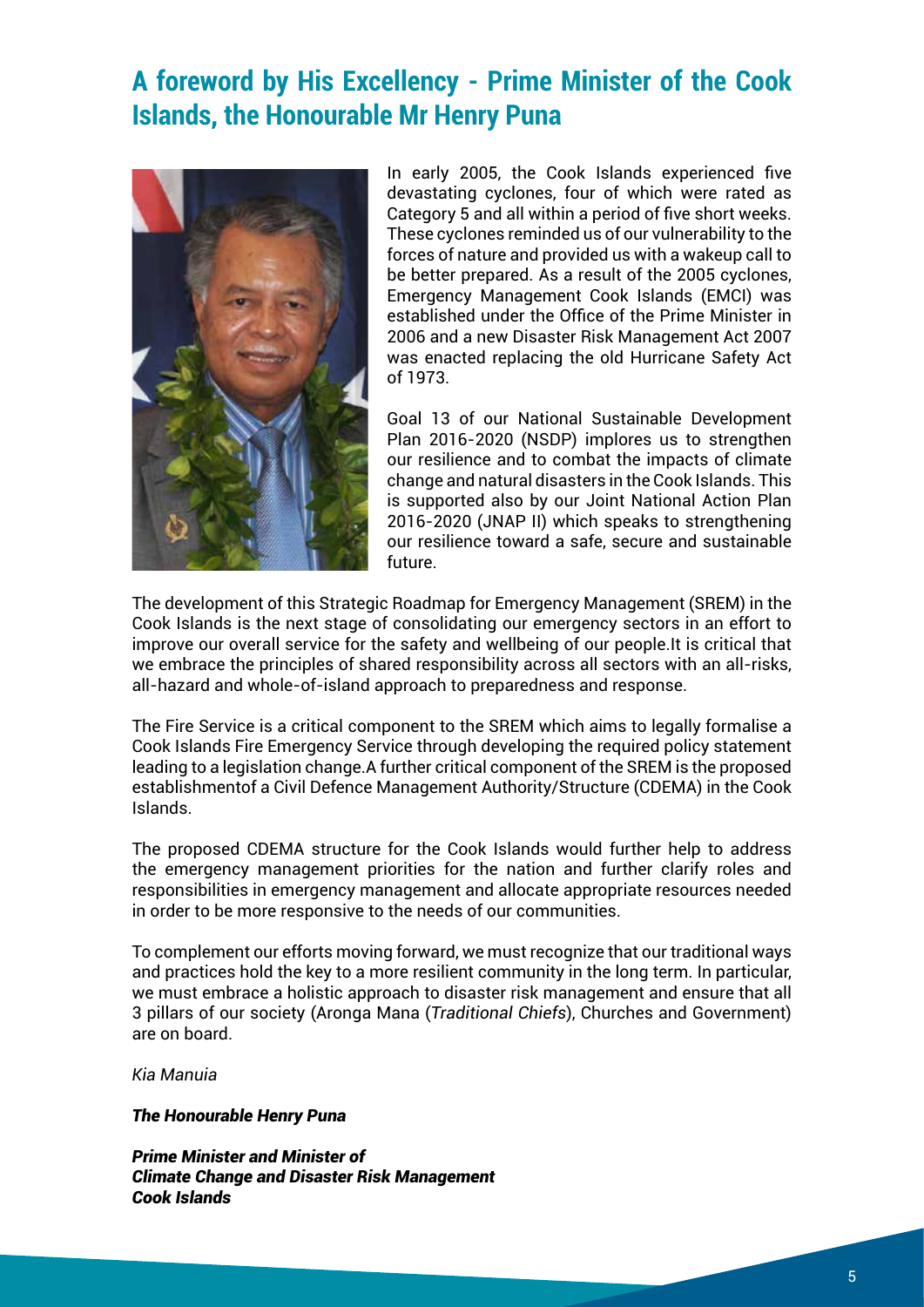### **Executive summary**

Large-disaster events over the last decade have allowed countries and regional organisations to study and learn from the unfortunate experiences of others. The learnings and initiatives gained from these experiences are slowly but surely evolving into an understanding of what is the 'world's best practice' in relation to Emergency Management.

The Strategic Roadmap for Emergency Management (SREM) in the Cook Islands was developed after an extensive consultations with key stakeholders involved in national response to emergencies and disasters with the view to reform the emergency management arrangements in the Cook Islands.

The SREM process brought together Government Ministries, NGOs, Private sectors and the Volunteer fire brigades to discuss best practices during small and largescale incidents. Past experiences in the Cook Islands and throughout the region have shown that the success to any operation is when all agencies work together as a single interoperable unit.

There are two major 'gap areas' that currently exist within the Cook Islands EM sector are:

- i) The coordination of local emergencies that do not require declaration of a National Emergency but nevertheless have the potential for major impacts at the local level if not effectively addressed
- ii) the need for establishment of a National Fire Service in order to effectively coordinate and manage the operations of the Volunteer brigades and provide the mandate and resources for their continued operation in close collaboration with the Airport Fire Authority.

The Cook Islands SREM will identify priority actions that contribute to establishing the necessary governance structure and legislation to provide the mandate to address these 'gap areas'. A new Civil Defence Emergency Management (CDEM) coordinating body and structure is being proposed in the SREM. The consensus among the key stakeholders is that the proposed CDEM structure will address both these 'gap areas'.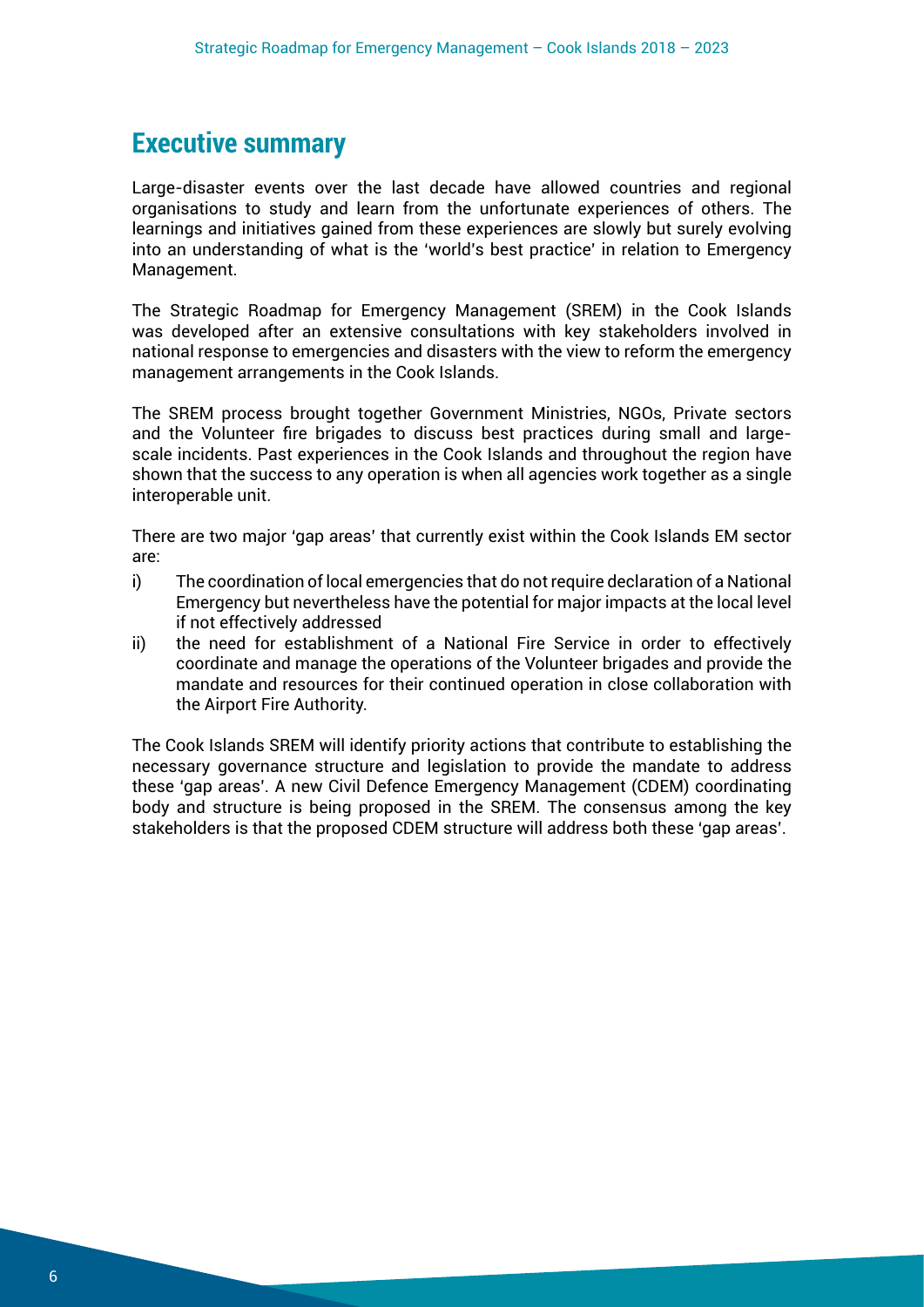The key high-level goals identified by consultations with stakeholders and the SREM workshop are:

- i) Shared responsibility and an "all risks all hazards whole-of-nation" approach to emergency management.
- ii) Common Incident Management Systems across all agencies
- iii) Acceptance, trust and transparency across all EM agencies
- iv) Resilient and safe communities

Based upon the identified goals, principles and the approach described above, the following high-level strategies are the focus of this roadmap.

- i) Integrated and interoperable emergency management agencies and responders.
- ii) Streamlined governance and structure
- iii) Increased capability
- iv) Stronger engagement

The SREM is a positive step forward aimed at strengthening emergency services in the Cook Islands that will provide an effective and efficient services to the community when required.

Cook Islands Government acknowledges the contribution by the European Union 10th Economic Development fund through the Building Safety and Resilience in the Pacific (BSRP) program. The assistance of the New Zealand's Ministry of Civil Defence and Emergency Management and the New Zealand Fire Service, as well as the Pacific Islands Emergency Management Alliance (PIEMA), is acknowledged for their support. Finally, the technical support and contribution from SPC to the development and production of the Cook Islands SREM is acknowledged.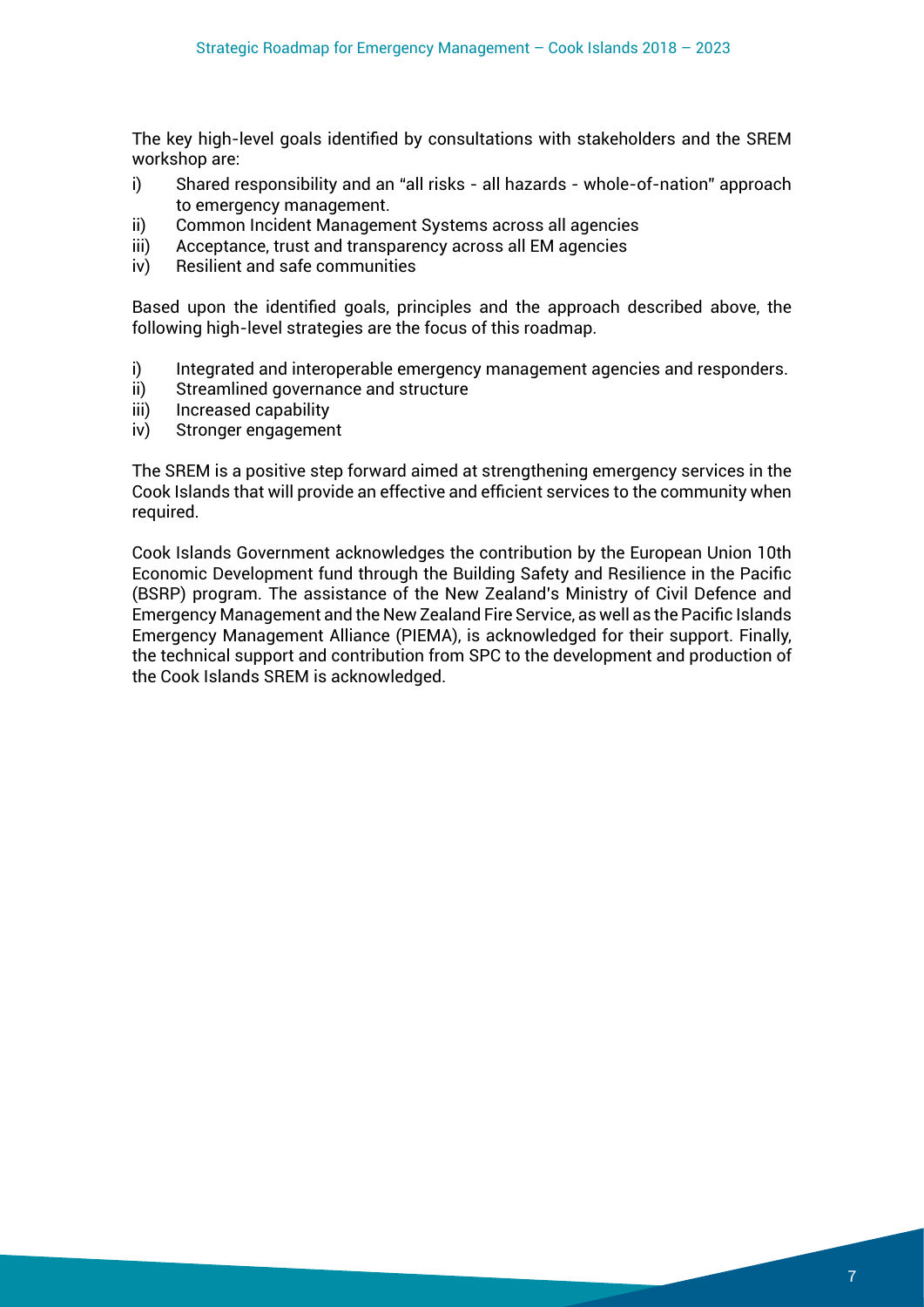### **Current Situation**

The current Disaster Risk Management environment in the Cook Islands is similar to other PICTs in terms of established legislation, plans and operating structures Support agencies and NGOs with a DRM focus are well established in the Cook Islands and regional funding and technical support is also readily accessed by the Cooks in the DRM programme area. However, similar to other PICTs, the Cook Islands remains unable to deliver the world's best practice during small and large-scale incidents.

While the reasons for this may vary, the predominant factors that impact our ability to respond consistently and effectively are:

- » Major disaster events occur infrequently and EM practitioners do not have regular opportunities to gain and apply experience.
- » EM agencies may respond effectively as single agencies but struggle to coordinate effectively when the situation exceeds the capability of their agency or when more than one agency is involved.
- » EM agencies have different policies, procedures and training that may conflict when they need to work together.
- » There is no common or agreed protocol for the command, control and coordination of multi-agency resources and decision-making becomes difficult.
- » There are insufficient recognition and support for EM agencies and the value they can provide to communities and national GDP.

Large-disaster events over the last decade have allowed countries and regional organisations to study and learn from the unfortunate experiences of others. The learnings and initiatives gained from these experiences are slowly but surely evolving into an understanding of what '*good looks like*' and what is the '*world's best practice*' in relation to EM.

PIEMA has a great deal of collective experience amongst its members and has an understanding of what works and is appropriate to the specific challenges facing PICTs and the mechanisms to share and strengthen region's 'best practice'.

It is this latest understanding of what is considered the regions '*best practice*' for EM that is offered for consideration by Cook Islands.

Consultations and a workshop of key EM practitioners have also significantly informed the structure and content of this roadmap.

### **Why have a Strategic Roadmap?**

A road map is a tool that travellers use to plan a journey from one location to another location. The map is a planning tool to determine what is the best route and identifying towns and villages that have to be travelled through to reach the desired destination. The map shows major intersections and important points of interest but does not show every hill, turn or bump in the road.

A Strategic Roadmap for Emergency Management (SREM) is a similar tool. It highlights our destination or goal as well as important milestones on the way and different routes to achieve the goal. This is especially relevant for Cook Islands because this journey is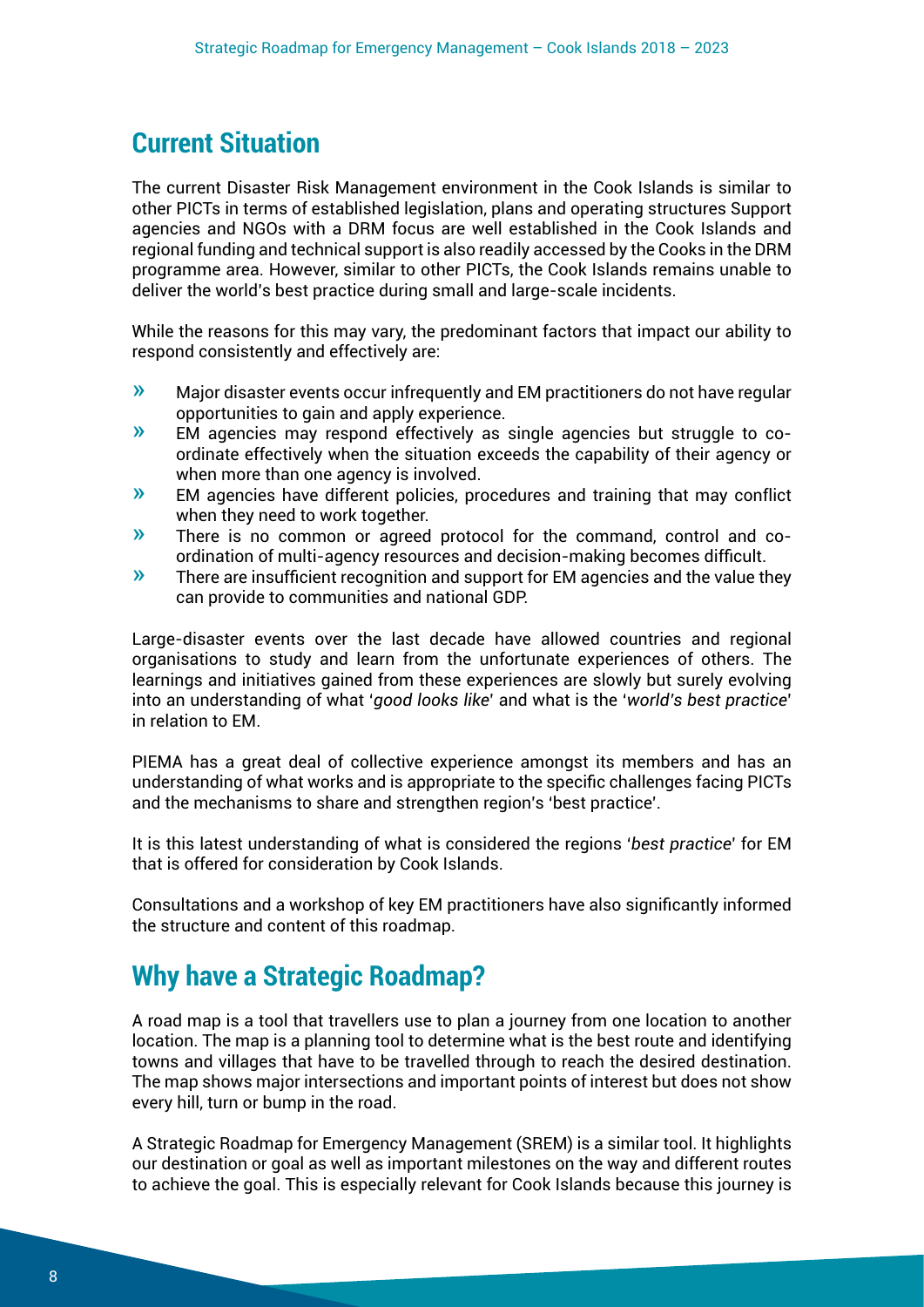not just for one vehicle or agency but involves several agencies some of which need to take a different route with different milestones to reach the same common goal.

What is important in this process is that we identify our destination so that we are all going to the same place. Everyone involved with this journey has a common goal; a common picture of what the destination might look like.

In this case we are embarking on a four-year journey. When we get to the destination we may celebrate because we have reached our intended goal but we may find that we have a new perspective of a better vision and might identify a new destination or goal a bit further up the road that we might like to travel to.

The emergency management sector is constantly evolving as we learn from experiences. Planning needs to be flexible to adapt to changing circumstances and challenges.

Strategic planning is not a 'once only' start / finish exercise; successful entities continually plan ahead to try and identify new goals and challenges to create the environment for ongoing success and development.

Initiating a reform process, and continually learning, will always be to Cook Islands benefit. It is important to remember that a strategic roadmap does not contain information on every bend, hill or bump in the road; only the goal (destination) and key steps along the way (milestones). In due course, action plans will be produced to document the detailed steps to support the intent of this document.

Another reason to have a government-approved strategic document is that it allows government officers, like the EMCI to present a cohesive logical suite of projects that will contribute to national development goals. This is especially helpful when working with potential donor organisations that may be able to assist the delivery of specific projects that contribute to strengthening national resilience.

For potential donors – the presence of a government approved strategic document such as the SREM allows the opportunity to target and support programs that logically fit in with the nation's priority and development agenda as well as complimenting or integrating with other development programs.

### **Why are we doing this process now?**

The timing for this process has considerable merit in the current environment.

- » Recent Cabinet approval of the Cook Islands National Disaster Risk Management Plan which replaces the National Disaster Risk Management Arrangements 2009
- » The European Union 10th Economic Development Fund (EDF 10) is specifically geared towards supporting and strengthening PICTs EM structures and capabilities. Known regionally as "Building Safety and Resilience in the Pacific" (BSRP) resources are available to fund the planning process and potentially part of the implementation.
- » SPC, as of late 2017, is in the process of developing a Programme Document to access the EU  $11<sup>th</sup>$  EDF (EDF 11) which potentially could support complementary priority actions of the Cook Islands Emergency Management Roadmap (SREM)
- » The current fire service in the Cook Islands is heavily dependent on the airport fire services which are moving away from domestic response to concentrate their work on the Cook Islands airport operations and passenger safety.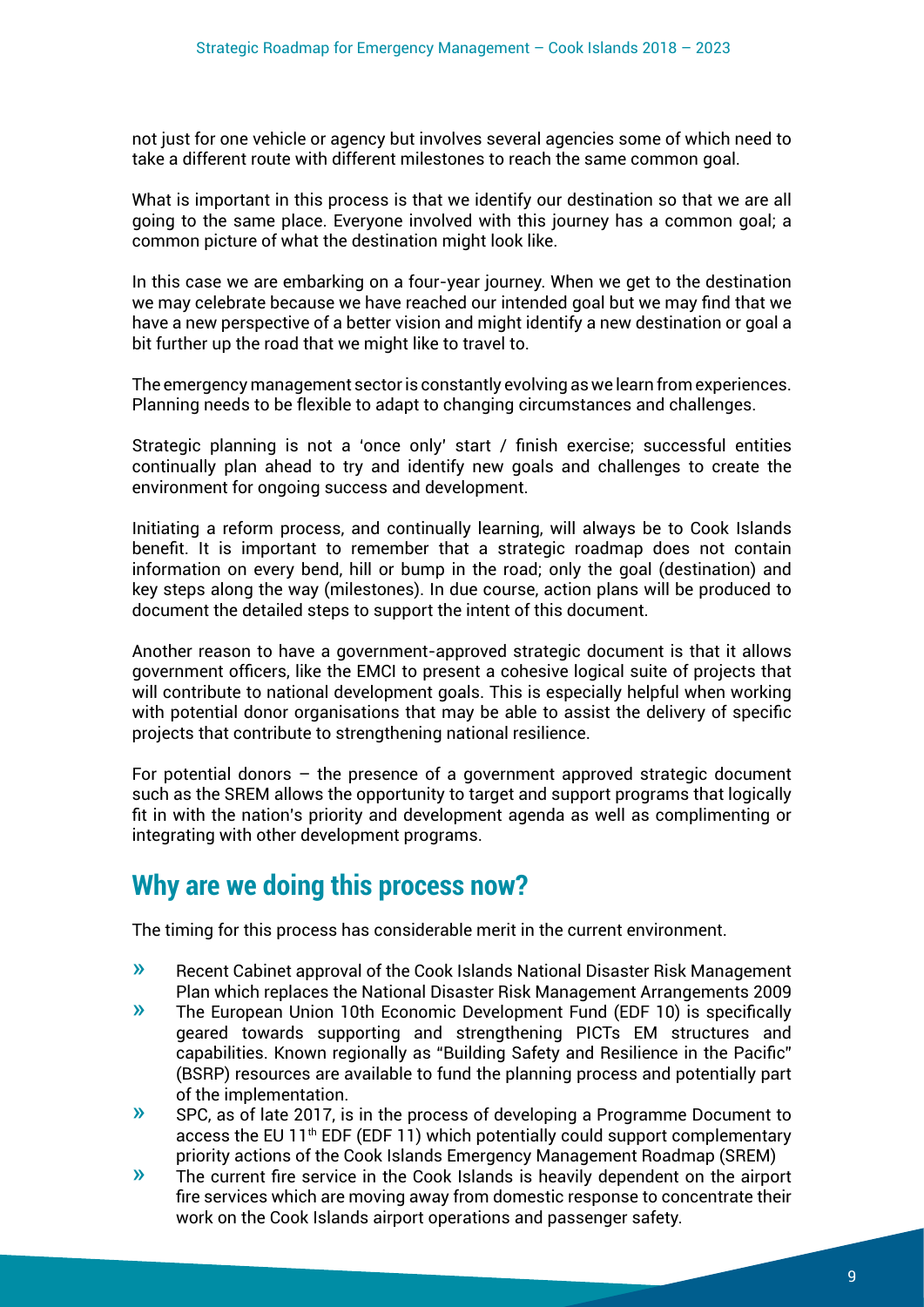- $\gg$  Fire services in the Cook Islands currently do not operate under national legislation and a fire services policy and Act is very much needed. The SREM would help to outline priorities and provide steps needed to develop national fire services legislation
- » Strong, capable leadership at EMCI, Police and other stakeholders who recognise weaknesses with the current system and are prepared to support reform.
- » The emergence of PIEMA as a regional body supported by SPC and other regional agencies to assist PICTs in strengthening their EM capabilities.
- » Design work is underway for a purpose built EM facility that would include NEOC facilities for the facilities with land identified and NEOC design completed
- » The rapid growth of Cook Islands Tourism as a nation and an economic centre of influence and the increasing risks and hazards that emerge from such development.
- » Cook Islands aspiration to strengthen services at the national, island and community level and strive for 'best practice'.

### **Relationship to the national planning framework**

This Strategic Roadmap supports the vision and national development goals and strategies of the Te Kaveinga Nui (NDP) (2016  $-$  2020) and the Cook Islands Joint Implementation Plan for Climate Change and Disaster Risk Management (JNAP II)  $(2016 - 2020)$ .

The Te Kaveinga Nui is the overarching national development plan and is linked with higher level regional and global frameworks that include the Sustainable Development Goals (SDGs) , The Pacific Plan and the Mauritius Strategy for Small Island Developing States (BPoA+10)

The diagram below shows the relationship between the Te Kaveinga Nui; this Strategic Roadmap (SREM) and the climate change and disaster risk management implementation strategies of the JNAP II.

The NDRMP documents *what* has to happen according to legislation, however, this SREM concentrates more on strategies on how the NDRMP is mainstreamed into daily life and *how* outcomes will be achieved to better support existing EM legislation.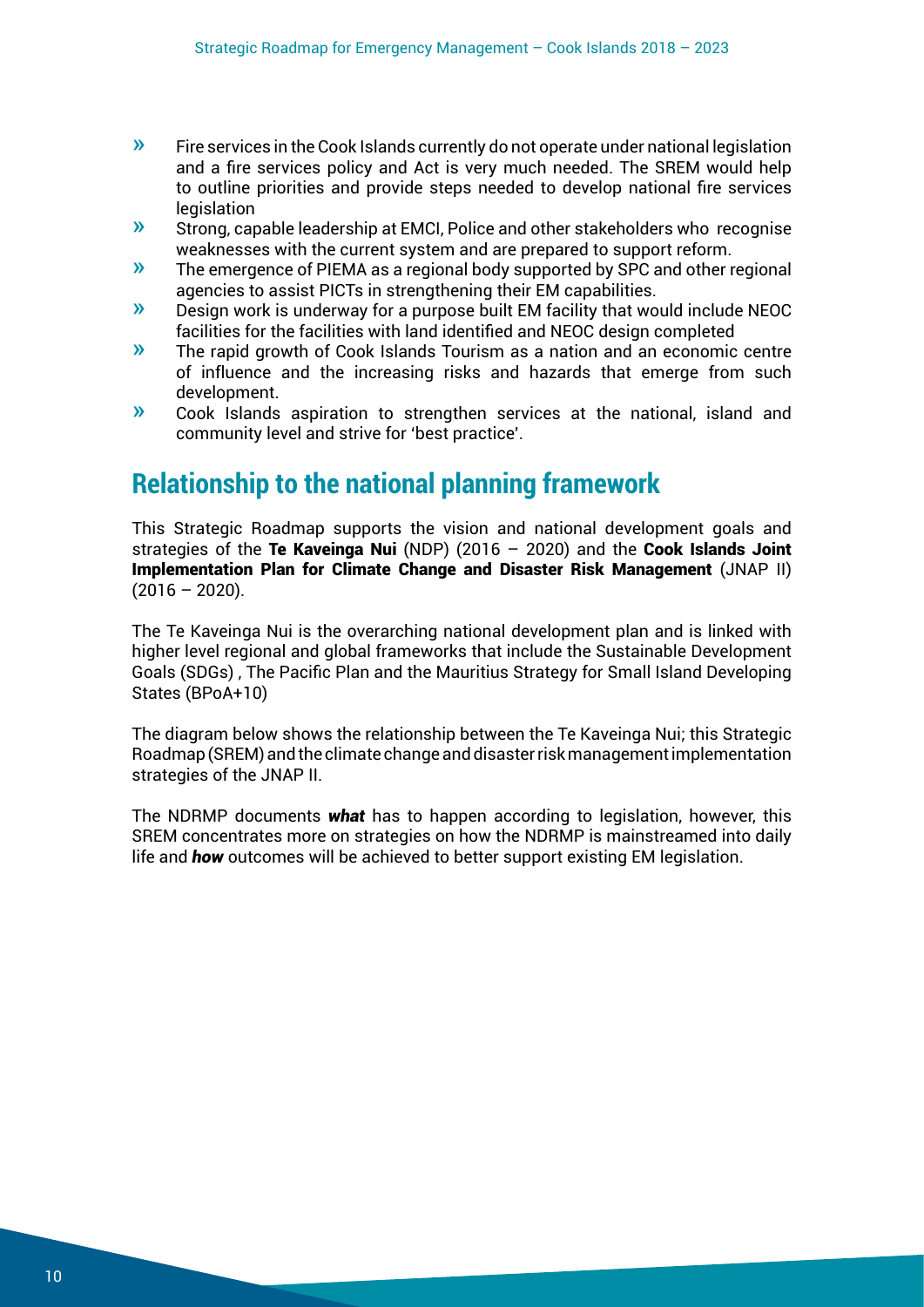

The following two tables indicate the number of national strategies that the proposed outcomes of this strategic roadmap will support and strengthen.

| <b>Te Kaveinga Nui Development Goals</b>                                                                                        | <b>Number of National Development Goals</b><br>that this SREM will help to support and<br>strengthen.      |
|---------------------------------------------------------------------------------------------------------------------------------|------------------------------------------------------------------------------------------------------------|
| <b>GOAL 3: Promote sustainable practices</b><br>and effectively manage solid and<br>hazardous waste                             | Manage hazardous waste effectively                                                                         |
| GOAL 4 : Sustainable management of<br>water and sanitation                                                                      | Improve management of sanitation                                                                           |
| <b>GOAL 5: Build resilient infrastructure</b><br>and Information Communication<br>technologies to improve standard of<br>living | <b>Build reliable and appropriate</b><br>infrastructure                                                    |
| GOAL 6 : Improve access to affordable,<br>reliable, sustainable, modern energy and<br>transport                                 | Promote regular and reliable transport                                                                     |
| GOAL 10 : Achieve food security and<br>improved nutrition, and increase<br>sustainable agriculture                              | Improve biosecurity                                                                                        |
| GOAL 13: Strengthen resilience to combat<br>the impacts of climate change and natural<br>disasters                              | Promote resilient communities<br>Enhance protection from cyclones<br><b>Build resilient infrastructure</b> |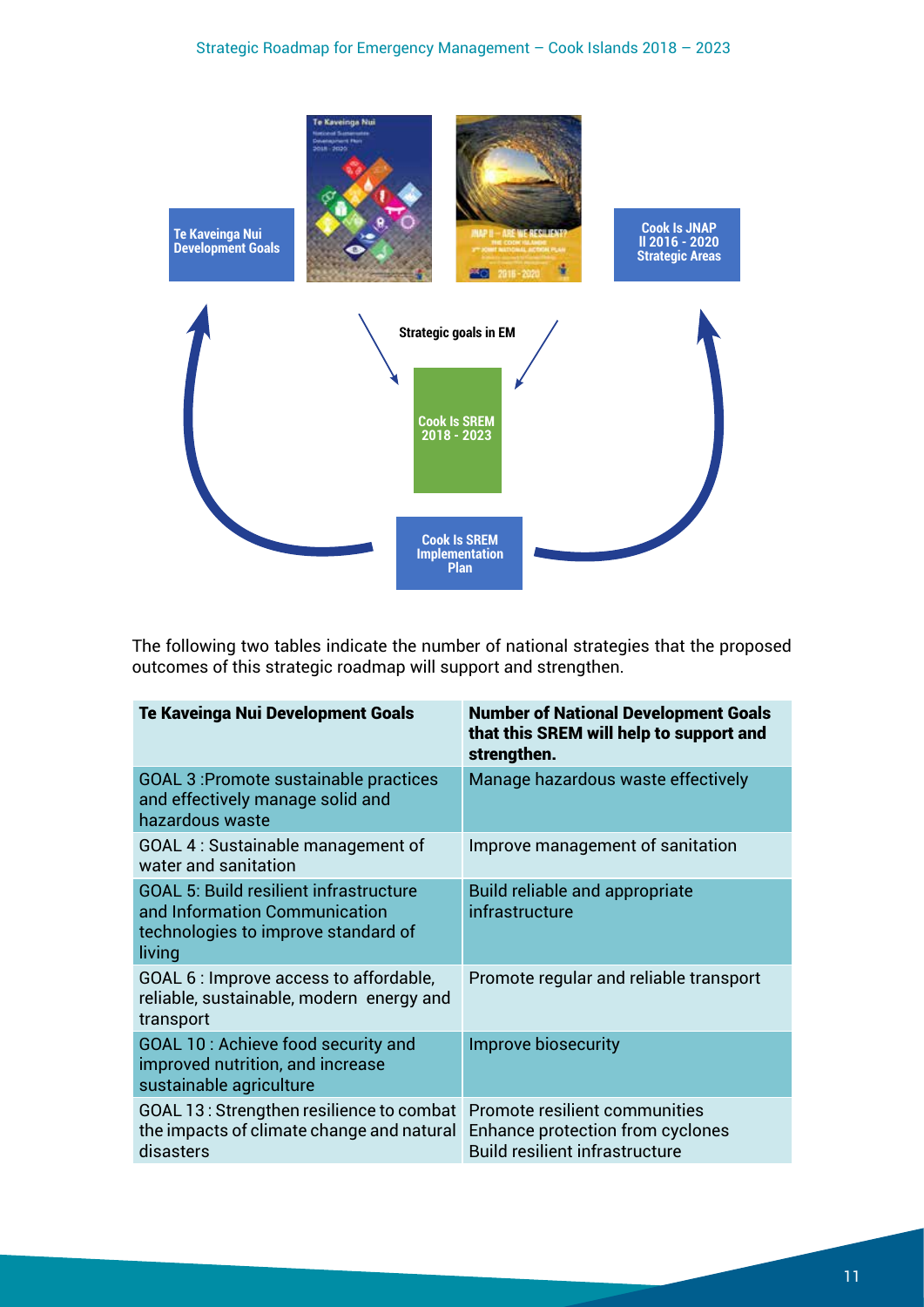- The current NDP has quite specific projects and outcomes The SREM and Cook Islands EM sector would seek to influence the principles to be adopted for future plans; These could, for example include:
- » Changing from a reactive disaster management structure to an "*All-Risks All-Hazards –Whole-of-Nation – Shared Responsibility*" emergency management approach that will increase national resilience to the consequences of climate change adaptation as well as any slow or rapid onset natural or man made hazards.
- » Strengthen the Emergency Management sector by increasing community engagement, education and responsibility to ensure Cook Islands is more resilient and better prepared and recover quickly from any adverse event.
- » A strengthened emergency management sector with safer infrastructure and enhanced emergency services will provide greater confidence to investors, the emerging tourism sector and continuity of critical services and infrastructure.
- » Strengthened risk, consequence and emergency management planning to ensure more reliable continuity of service will increase the resilience of critical infrastructure from adverse events.

| Cook Islands JNAP II 2016-2020 Strategic<br><b>Areas</b> | <b>Specific actions of JNAP II that this SREM</b><br>will help to support and strengthen. |
|----------------------------------------------------------|-------------------------------------------------------------------------------------------|
| 1 - Good Governance                                      | 1., 2., 3.                                                                                |
| $2 - Water$ and food security                            | 5.                                                                                        |
| 3 - Environmental sustainability                         | 9.                                                                                        |
| 4 - Research, monitoring and information                 | 14.715.                                                                                   |
| management                                               |                                                                                           |
| $5 - \text{Cook}$ Islands culture and identity           | 17.                                                                                       |
| $6$ – Energy and transport                               | 21.                                                                                       |
| $7$ – Infrastructure                                     | 22., 23.                                                                                  |
| 8 – Climate and disaster risk                            | 24., 25., 26., 27                                                                         |
| $9$ – Health and welfare                                 | 28., 29.                                                                                  |

### **Guiding principles**

The Strategic Roadmap for Emergency Management (SREM) will also adopt the guiding principles of the Te Kaveinga Nui 2016-2020 and JNAP II 2016-2020

However the workshop participants also identified with the PIEMA principles specifically for the emergency management sector which include the less tangible concepts of:

- » Leadership
- $\frac{w}{w}$  Interoperability
- » Trust
- » Relationships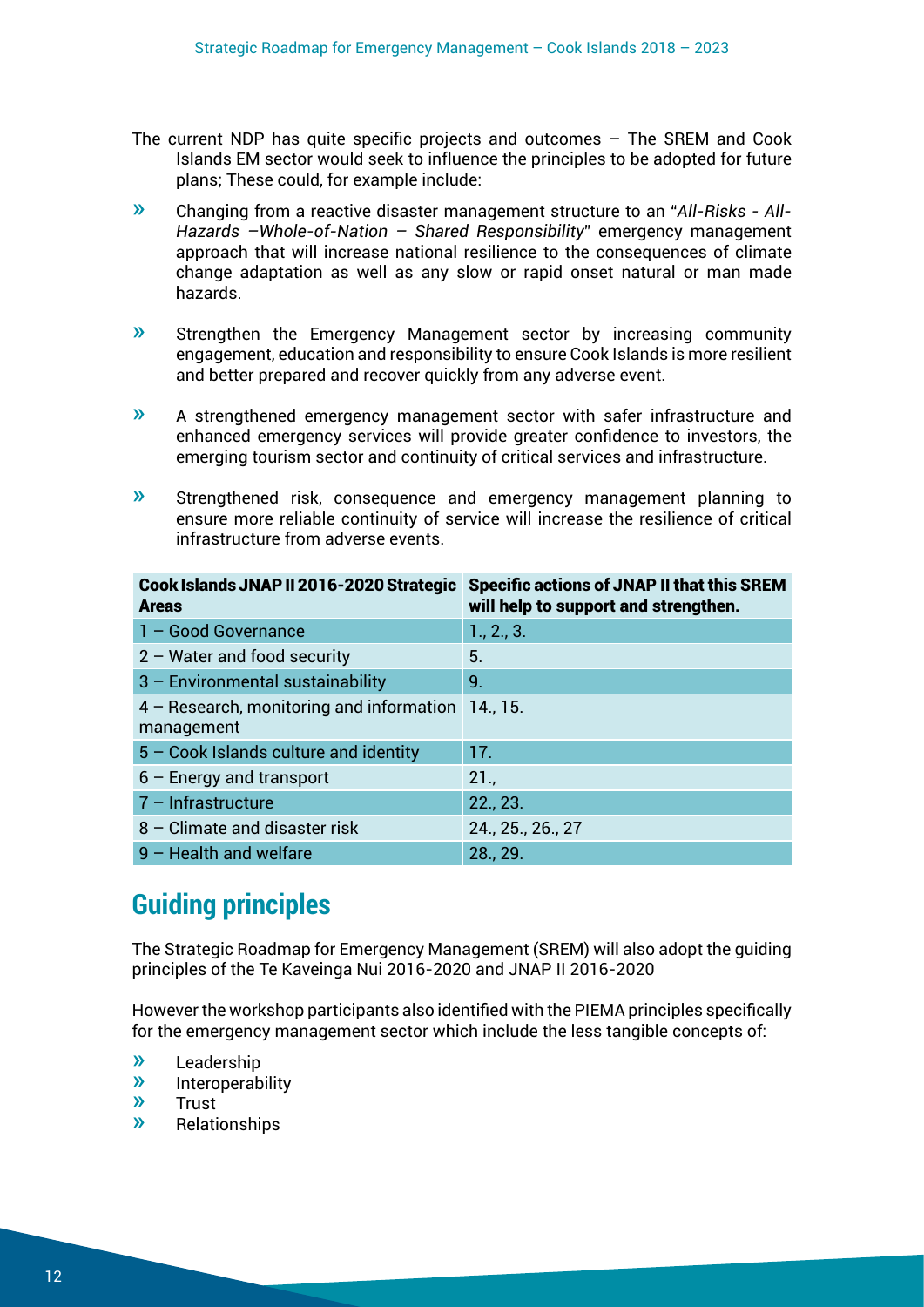## **Current issues affecting EM in Cook Islands**

Participants of the Strategic Planning Workshop (24-25 May 2017) undertook a SWOT analysis of what they perceive the current situation to be in the Cook Islands in terms of Emergency Management. The following tables summarise the SWOT done by three groups as part of the planning workshop

| <b>GROUP 1</b>                                                                                                                                                                                                                                                                                                                                                                                                                                                                                                                                                              |                                                                                                                                                                                                                                    |
|-----------------------------------------------------------------------------------------------------------------------------------------------------------------------------------------------------------------------------------------------------------------------------------------------------------------------------------------------------------------------------------------------------------------------------------------------------------------------------------------------------------------------------------------------------------------------------|------------------------------------------------------------------------------------------------------------------------------------------------------------------------------------------------------------------------------------|
| <b>Strengths:</b><br>>> Manpower<br>>> Resources<br>>> Recognised structure<br>>> External support (NZ)<br>>> Training, facilities,<br>personnel<br>>> Community bonding                                                                                                                                                                                                                                                                                                                                                                                                    | <b>Weaknesses:</b><br>>> Aging appliances<br>$\lambda$ funding<br><b>»</b> communications with other agencies<br>>> lack of clear leaderships during<br>emergencies<br>>> Isolation<br>» Legislation                               |
| <b>Opportunities:</b><br>>> External specialised<br>training<br>>> NZFS Aid (FENZ)<br>>> Flexibility in team<br>support among Fire Service<br>>> To formulate a statutory authority                                                                                                                                                                                                                                                                                                                                                                                         | <b>Threats:</b><br>>> funding withdrawal<br>>> political influence<br>>> Changing environment<br>>> closing airport FS from responding to<br>domestic fire emergencies<br>>> breakdown of equipment; replacement<br>of fire trucks |
| <b>GROUP 2</b>                                                                                                                                                                                                                                                                                                                                                                                                                                                                                                                                                              |                                                                                                                                                                                                                                    |
| <b>Strengths:</b><br>$\rightarrow$ Plan available : CHS - epidemic/<br>outbreak; HHS - emergency/disaster<br>Since 2010 plan updated annually -<br>specific responsibilities, alert<br>procedures, emergency pack, 72-hour<br>pack for staff<br>>> Trained personnel<br>>> MoH emergency committee<br>>> HOM supports our plan<br>>> Regular training : - local : Wards; APLS,<br>ACLS; PTC/St Johns<br>>> International : Asia Pac Disaster<br>(nurses)<br>>> Cross deployment of staff (NZ)<br>>> Surveillance unit (CHS) - weather<br>updates, monthly disease outbreaks | <b>Opportunities:</b><br>>> Training in country<br>>> Identify sponsors<br>>> Recommend to leaders the Emergency<br>Committee stays the same                                                                                       |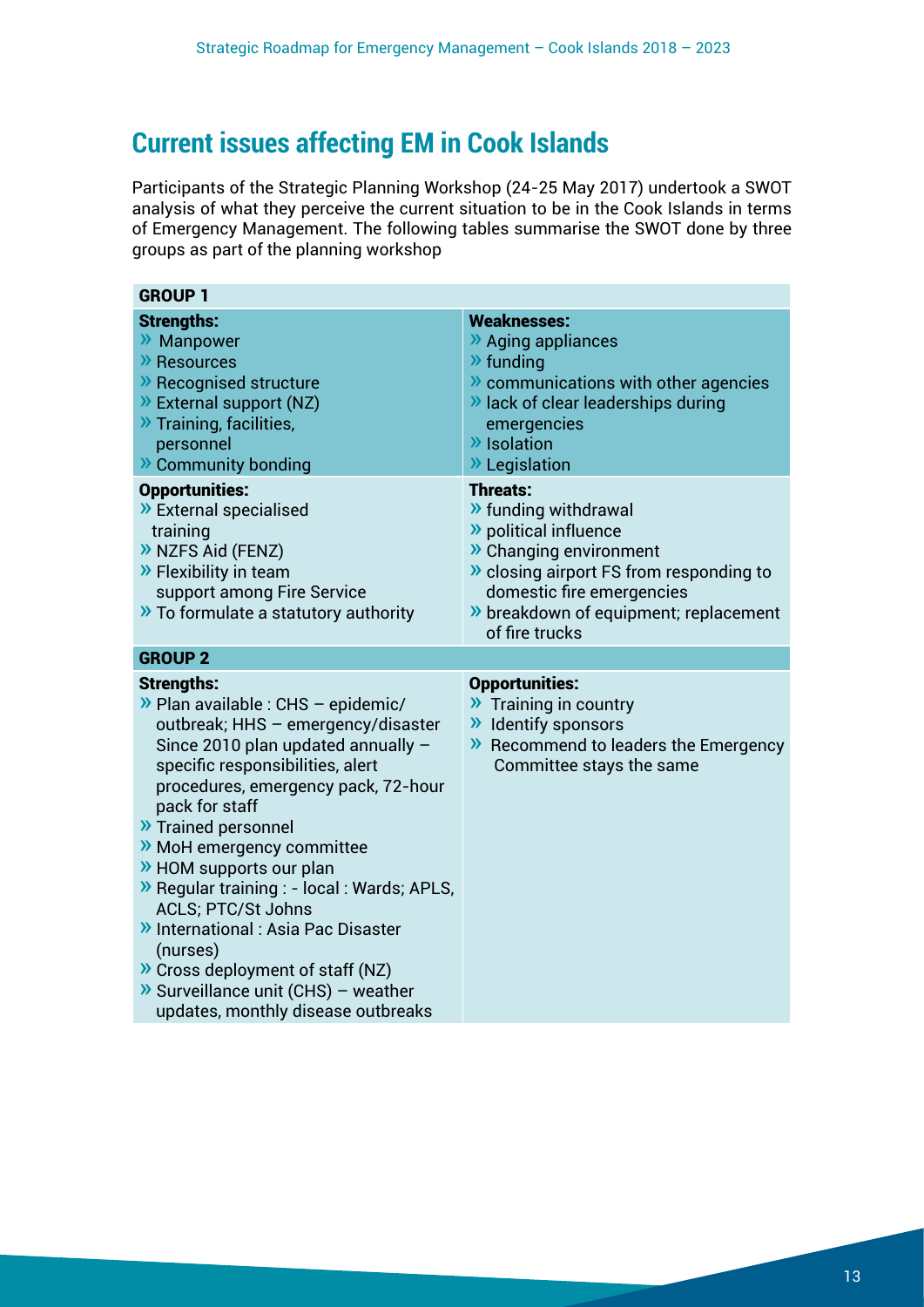| <b>Weaknesses:</b><br>Leaderships and staff changes<br>$\lambda$ need more training<br>$\rightarrow$ 3 Cs - coordinate/communicate<br>with other sectors and within Health<br>Department<br>>> resources limited including manpower<br>>> outer island plan yet to be drafted<br>no DRM plan yet<br>$\lambda$ | <b>Threats:</b><br>» budget<br>>> new staff who are not yet trained                                                                   |
|---------------------------------------------------------------------------------------------------------------------------------------------------------------------------------------------------------------------------------------------------------------------------------------------------------------|---------------------------------------------------------------------------------------------------------------------------------------|
| <b>GROUP 3</b>                                                                                                                                                                                                                                                                                                |                                                                                                                                       |
| <b>Strengths:</b><br>> small, manageable<br><b>»</b> geoportal Information Management                                                                                                                                                                                                                         | Weaknesses:<br>Capacity<br>>> Resources<br>>> Coordination needs work<br>>> Information sharing<br>>> lack of legislation<br>recovery |
| <b>Opportunities:</b><br>>> Clearly identify roles and<br>responsibilities<br>>> identify communication structures<br>>> promotion and awareness of plans<br>>> Action                                                                                                                                        | <b>Threats:</b><br>>> Response failure                                                                                                |

Strategic planning workshop participants through the SWOT analysis identified a number of key issues to be addressed in the EM sector in Cook Islands with the major issues being:

- i) Need for clear leadership and supporting roles and responsibilities in an emergency situation
- ii) Fire and Emergency Services
- iii) Training facilities and programs
- iv) Engagement with outer islands for comprehensive planning and coordination
- v) Inter-agency communication

#### Key Gaps Identified in Cook Islands Emergency Management structure

Through the SWOT analysis conducted and follow-up discussions with individual agencies in the EM sector in the Cook Islands, key 'gap areas' identified that when addressed would strategically help to deal with the issues identified above. The two major 'gap areas' that currently exist within the Cook Islands EM sector are; i) coordination of local emergencies that do not require declaration of a National Emergency but nevertheless have the potential for major impacts at the local level if not effectively addressed and ii) the need for establishment of a National Fire Service in order to effectively coordinate and manage the operations of the Volunteer brigades and provide the mandate and resources for their continued operation in close collaboration with the Airport Fire Authority.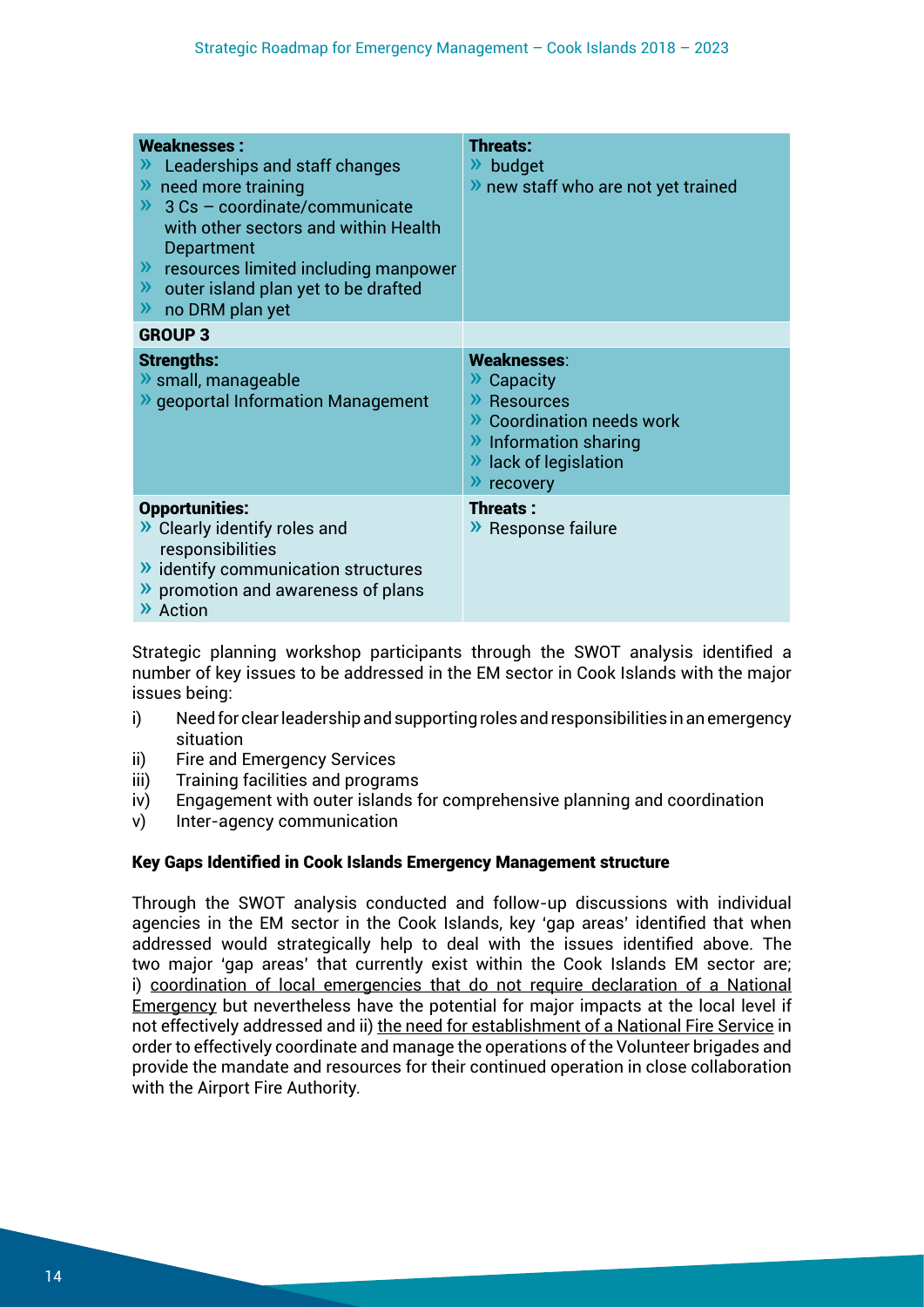#### Cook Islands Civil Defence (CDEM)

The Cook Islands EM Roadmap will identify priority actions that contribute to establishing the necessary governance structure and legislation to provide the mandate for the Fire Services to operate under and coordinated by EMCI or a new coordinating body as the CDEM progresses in implementation. A proposed structure is presented below.



*CI - CDEM PROPOSED STRUCTURE*

As part of the Phase 2 national stakeholder consultations held in Rarotonga in May 2018, a dedicated session with emergency management stakeholders was held to discuss the proposed CDEM for the Cook Islands. Stakeholders were tasked to discuss and propose arrangements and structure for CDEM in Cook Islands. Key issues identified from the stakeholder feedback are summarised below:

- » NEOC operations form an integral part of the CDEM structure
- » The private sector should be engaged in the CDEM structure (i.e Blue Sky for communications, TNN for heavy equipment and manpower)
- » Functions and mandate need to be defined in each agency's role in terms of emergency management
- » Financing of the CDEM structure is key to sustaining the structure
- » Addressing local level events
- » Policy, legislative requirements for the establishment of the CDEM needs to be set out first
- » Cook Islands Fire Service establishment is a key component of the CDEM structure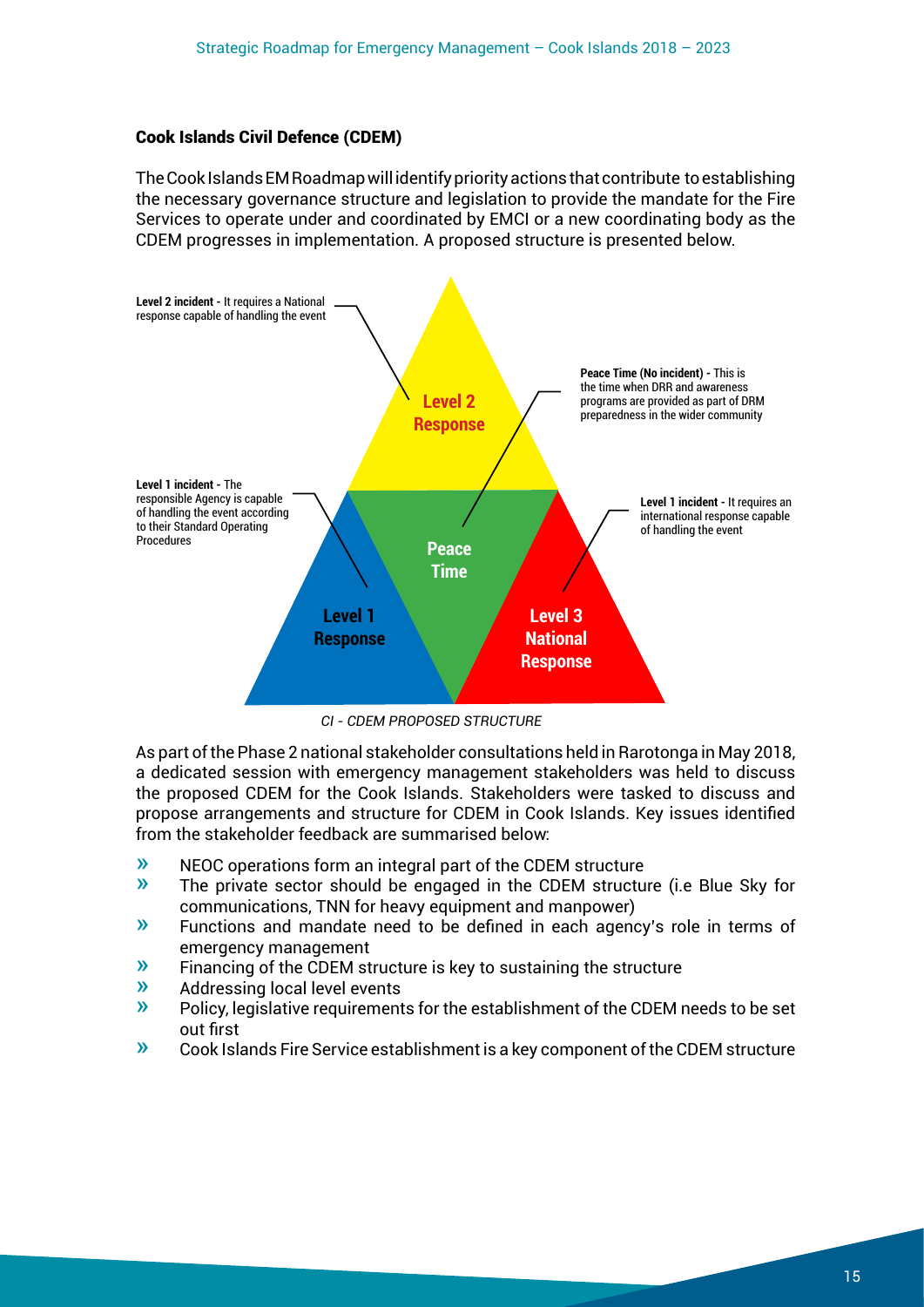#### Cook Islands National Fire Service

A focus on the Cook Islands Fire Service as part of the SREM strategic planning workshop in May 2017 was justified based on PIEMA's experience of Fire/Emergency Services operations in the Pacific and the need to have indepth discussions on possible reforms/actions/reviews to/of the CKI Fire Service to bolster/strengthen EM capabilities nationally.

The fire service in the Cook Islands currently is heavily dependent on the airport fire service that provides this service free of charge which directly impacts on the resources of the Airport Fire services for the Cook Islands. The main priority of the airport fire services is the safety of passengers on board departing and landing airlines.

The intention is to move toward a fire & emergency services authority/service which would involve a process toward establishing an integrated (paid and volunteer service) Fire and emergency services of Civil Defence authority to serve the communities.

### What Are Some of the Challenges in the Current Set-up?

- 1. Legislation/framework lacking
- 2. Need for MoU
- 3. Need for more resources especially at Pa Enua, community level
- 4. Emergency number (999)
- 5. Residential buildings too close

### Where Do we see FES in Future

- 1. Capability i) able to extend services to Community ii) back-up ambulance
- 2. Structure One building for ES with all combined in one location for ES

#### Challenges:

- 1. Airport authorities priority
- 2. Volunteer limited response (manpower, equipment, time of incident)
- 3. Airport authorities possible withdrawal
- 4. Communications and response due to change
- 5. Who is going to meet shortfall in funding Govt??
- 6. Expectation of services required due to tourist knowledge of home services (rescue/ medical)
- 7. Legislation to protect ES and personnel from liabilities

#### Trends:

- 1. Public expectation more professional and effective emergency response Medical; Fire; Rescue
- 2. Increase of tourist numbers increases level of risk i.e venues, hotels, home stays
- 3. Larger vehicles i.e heavy commercial

Key actions identified through the Cook Islands SREM planning workshop specifically for the Fire Services include:

- i) Need for a Fire Act and formal establishment of National Fire Service
- ii) Establishment of a fire levy and identification of sustainable funding sources
- iii) Immediate need for specialized training in EM

These priorities are captured in the Cook Islands SREM Action Matrix,Appendix B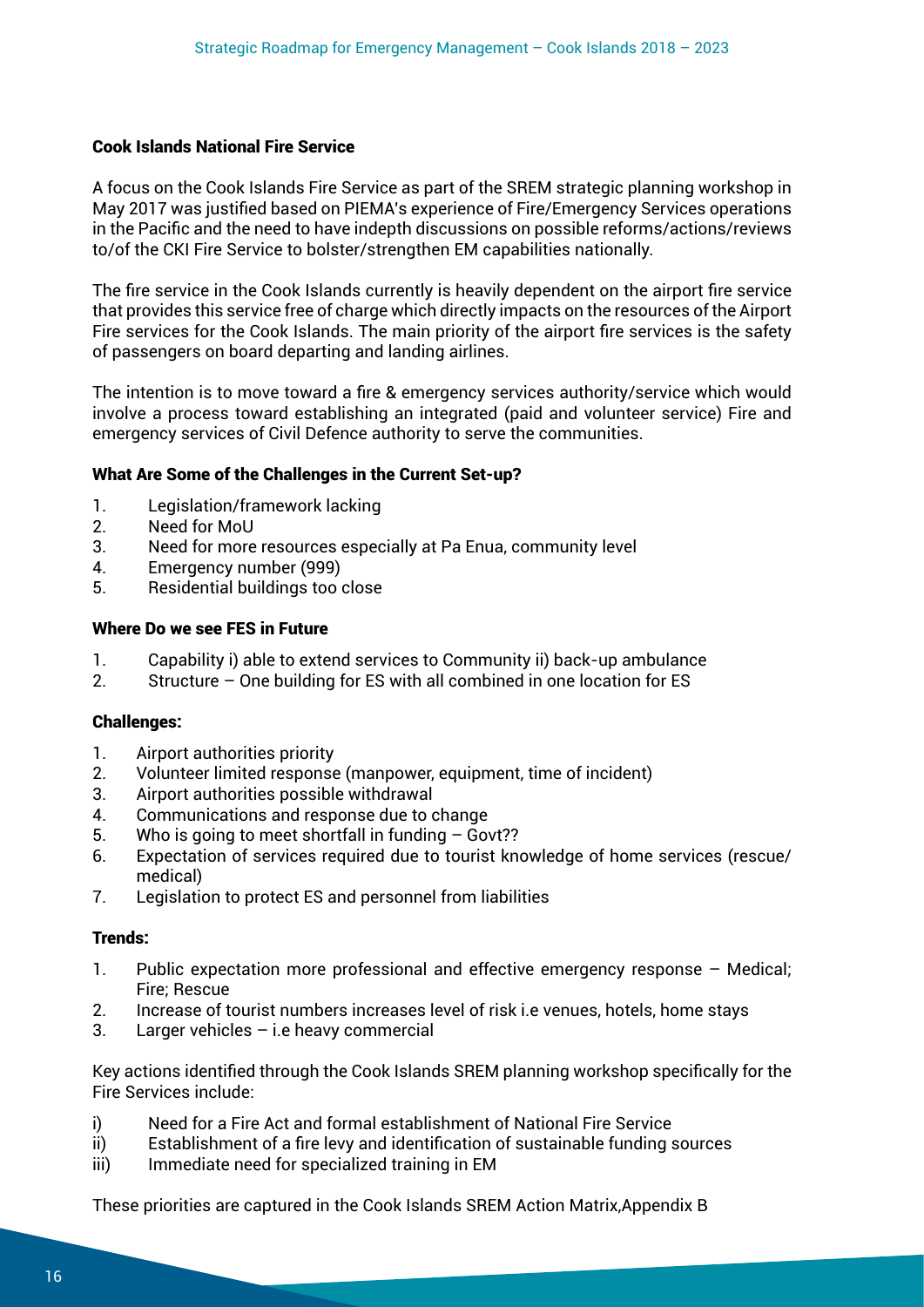### **Approach**

Experience gained from working with and learning from other PICTs and regional EM agencies has indicated that the development of a fully interoperable national response to emergencies and disaster events is a slow and measured process. This process has less to do with the amount of money available to support national arrangements and more to do with human elements and institutional arrangements.

The USA experience with Hurricane Katrina in 2006 is an example where one of the richest, most resourced nations in the world was unable to deal with the unexpected consequences (flooding of New Orleans) from a natural hazard (Hurricane Katrina). While the flooding was a result of a natural hazard, the inability to respond quickly and effectively in a co-ordinated manner to support and evacuate flood victims was a secondary man-made disaster event, with arguably greater impact.

Other large-scale disaster events have shown similar trends. Nations may have the financial resources to respond to a disaster but do not have the human-related cohesion, capability or capacity to manage the command, control and co-ordination (C3) of those resources effectively.

PIEMA recognises that building capability and capacity of nations to better manage future disaster events is a multifaceted issue. Whilst infrastructure and equipment are important they are less important, and have less value, if they cannot be effectively used or deployed. PIEMA believes it is more important to have strong C3 built on trust, leadership and relationships as the foundation for a strengthened 'whole-of-nation' interoperable response.

PIEMA uses the quintessential Pacific Coconut tree to illustrate this point.



*Figure 1 – PIEMA Coconut Tree*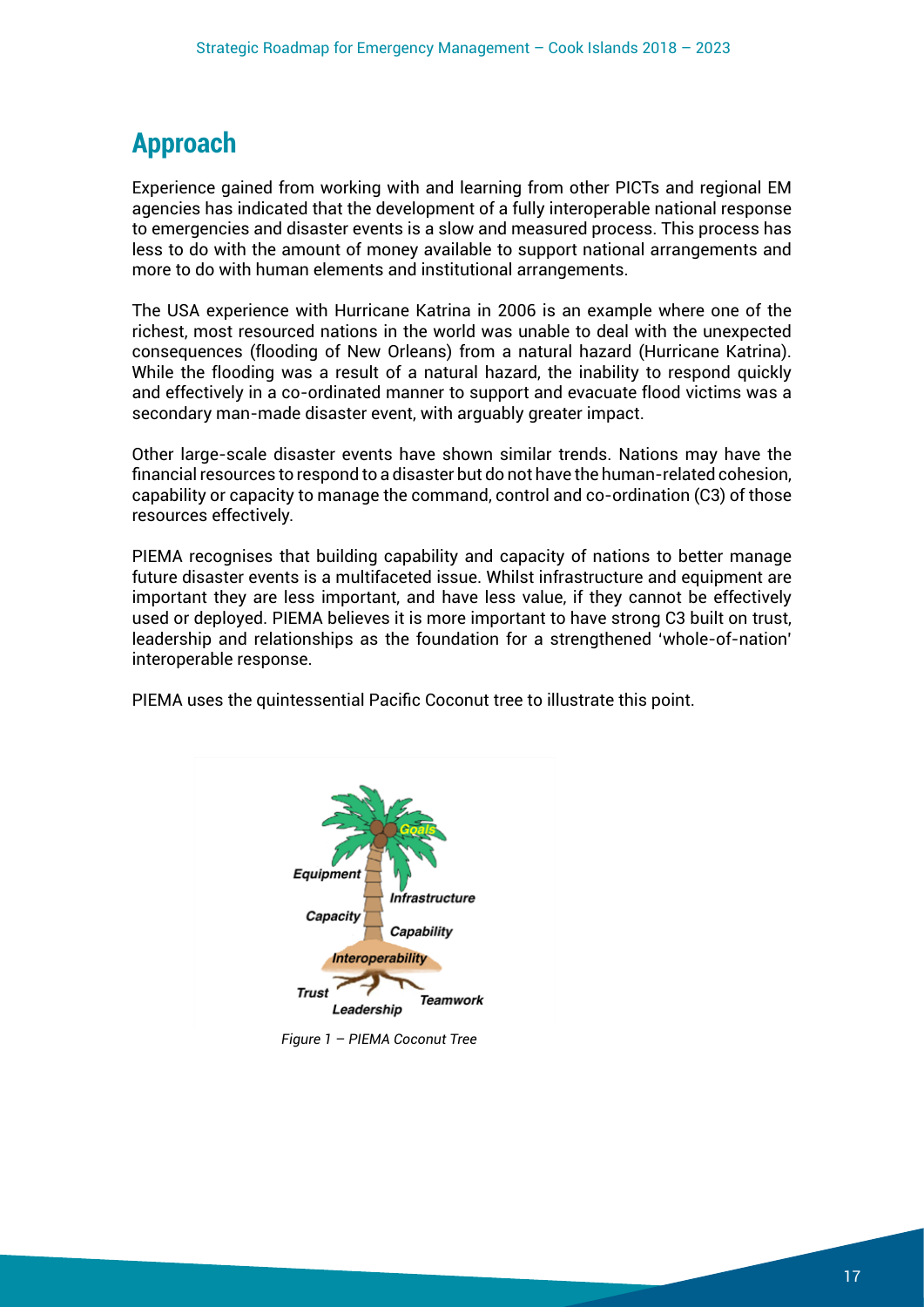This SREM is aligned with these principles and outlines strategies intended to enable a sustainable national EM framework for the future.

The SREM will also align with the principles determined by stakeholders at the EM workshop; that all strategies will:

- $\frac{w}{x}$  Be sustainable
- $\frac{\partial v}{\partial x}$  Apply to the whole nation to strengthen national resilience<br>  $\frac{\partial v}{\partial y}$  Ruild standardisation uniformity and professionalism
- $\frac{\infty}{\infty}$  Build standardisation, uniformity and professionalism<br>
Be responsive and have a high degree of reliability
- $\mathcal{P}$  Be responsive and have a high degree of reliability<br>  $\mathcal{P}$  locude volunteers and the community
- $\frac{\partial v}{\partial x}$  Include volunteers and the community<br>
Strive to embrace diversity and inclusive
- Strive to embrace diversity and inclusivity

### **Goals**

The key high-level goals identified by consultations with stakeholders and the SREM workshop are:

- » Shared responsibility and an "all-risks all-hazards whole-of-nation" approach to emergency management.
- » Common Incident Management Systems across all agencies
- » Acceptance, Trust and transparency across all EM agencies
- » Resilient and safe communities

Stakeholders were also very keen to highlight that the focus of this SREM should concentrate on the potential for any slow or rapid onset hazard to affect the nation rather than larger more catastrophic well-known disaster events such as earthquakes, tsunami etc.

### **Key strategies**

Based upon the identified goals, principles and the approach described above  $-$  the following high-level strategies are the focus of this roadmap.

- $\mathcal{R}$  Integrated and interoperable emergency management agencies and responders.<br>
Streamlined governance and structure
- » Streamlined governance and structure
- » Increased capability
- » Stronger engagement

These key strategies could be considered as two complimentary themes:

*'What we do'* – These are the tangible strategies with quantifiable actions and outcomes like:

- **»** Integration<br> **»** Structure(s)
- Structure(s)
- » Capability
- » Engagement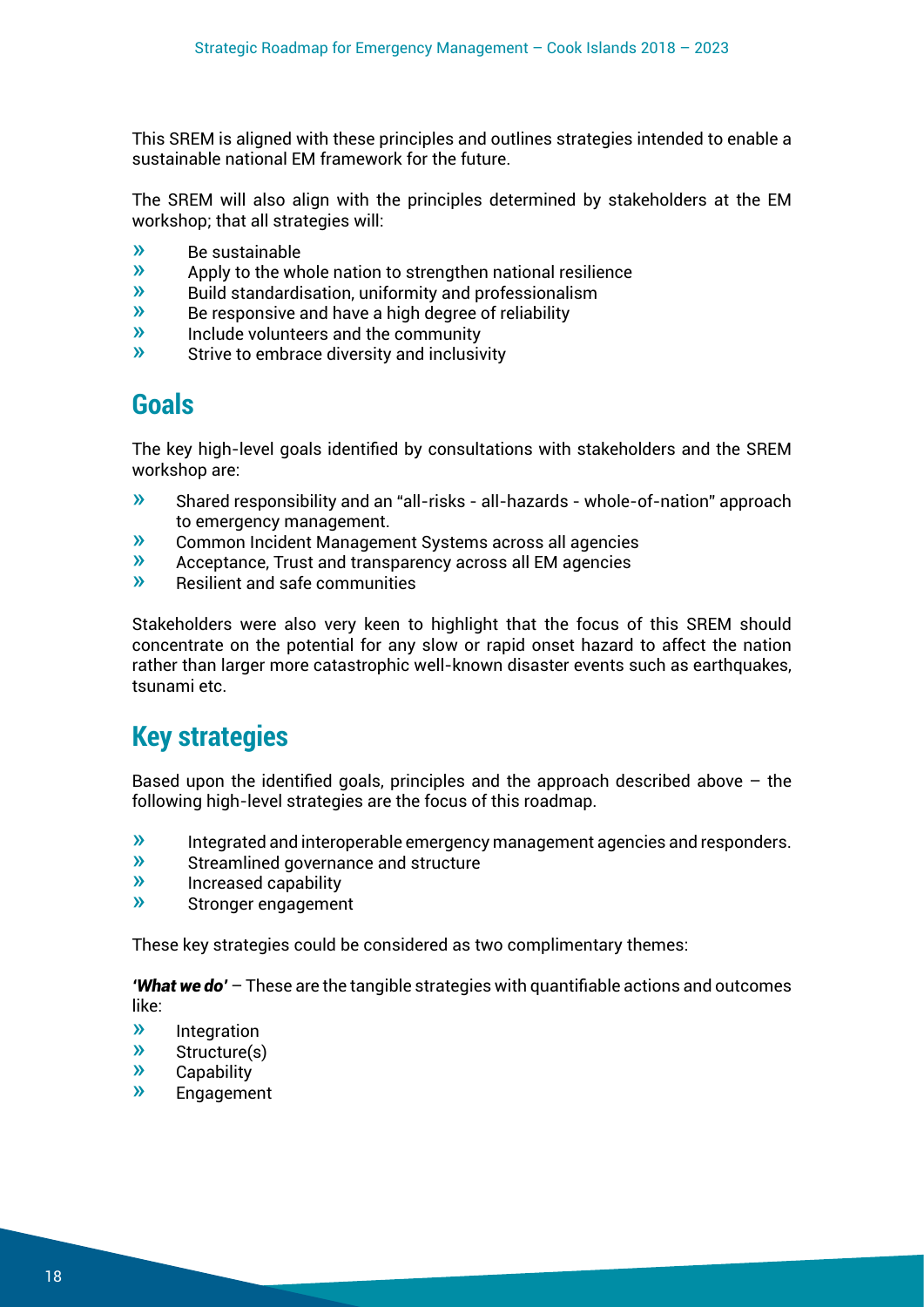#### *And*

*'How we do it'* – Less tangible strategies and principles which focus on strengthening of the more human behavioural aspects of:

- **»** Interoperability how we can work together better<br> **••** Trust
- » Trust
- » Leadership
- » Relationships

Due to the multi-agency impact of the goals, elements will be aligned within themes, but identifiable by agency. The goals will be further unpacked later in this document in order to identify supporting strategies required to enable progress.

The diagram below gives a high-level of view of the vision and goals of this Strategic Roadmap.



*Figure 2 - High-level of view of the Vision and Goals of this Strategic Roadmap.*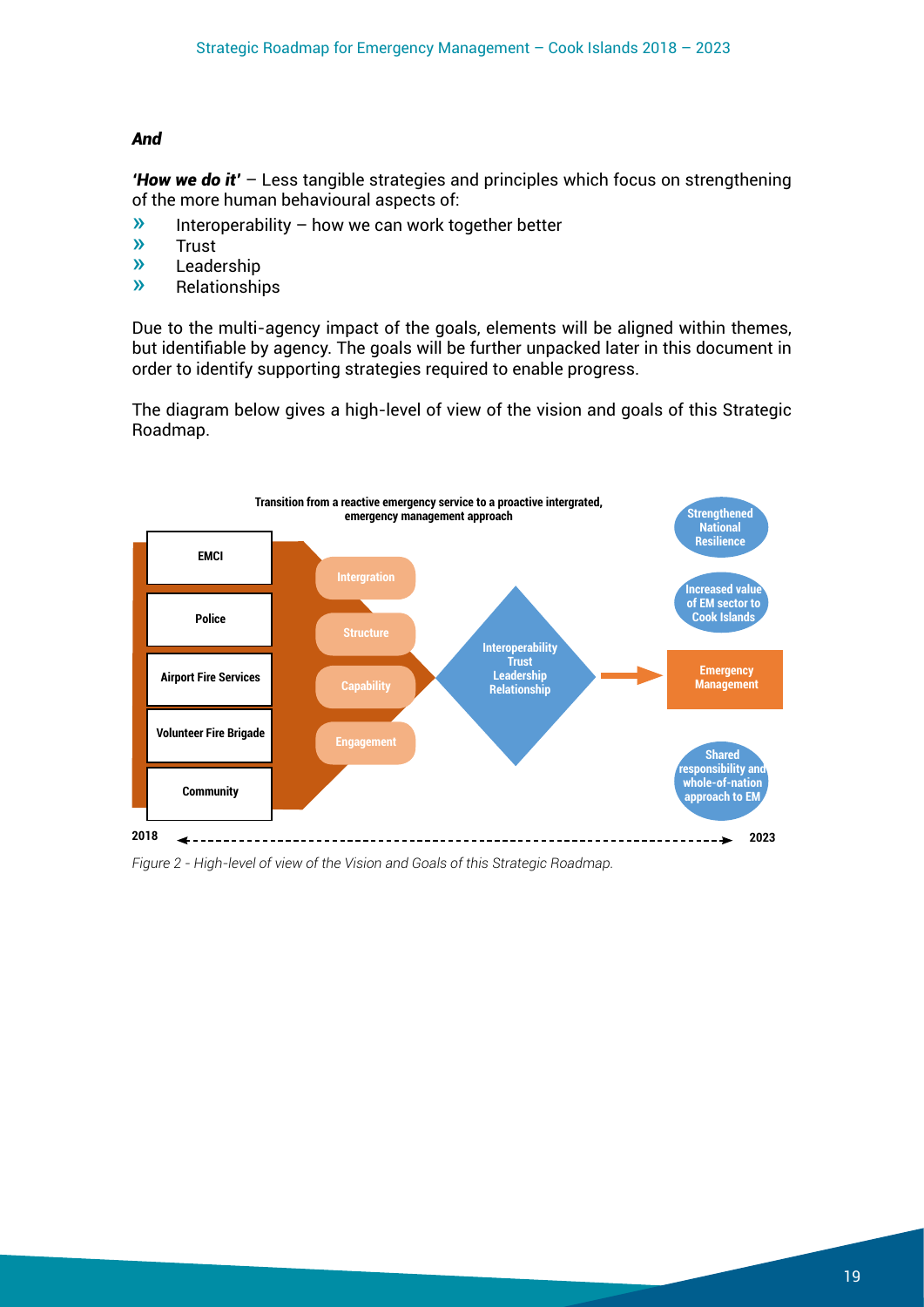#### Important note

This diagram does not necessarily imply that all agencies indicated here have to be within the one organisation – rather they must appear to operate as a 'joined-up single national response' on a day-to-day basis or in times of national emergency, irrespective of the number of individual agencies that government decides are appropriate for emergency management.

#### **Strategies**

The following strategies support the Goals identified earlier:

Integrated and interoperable emergency management agencies and responders.

- $\gg$  Highlight to government the benefit to the nation of an effective joined up approach by a co-ordinated EM sector.
- » Develop a 'whole of nation approach to preparedness, response and recovery planning
- **»** Strengthen EM arrangements at Pa Enua level
- » Introduce an incident control/management system (such as AIIMS, NIMS, CIMS) and realign training programs and SOPs to reflect the new arrangements.
- » Formalise a permanent National Emergency Operations Centre (NEOC) as a national focus for emergency management activities
- » Strengthen formal and informal relationships and networks to build mutual trust and co-operation so that all agencies understand their role in supporting the nation.

#### Streamlined structure and governance

- » Immediately strengthen the Cook Islands' fire service's response capability that allows the ability to deliver additional services to the nation including:
	- Fire response including maritime, petroleum and other specialist areas.
	- Rescue Road accident, industrial, in-shore maritime
	- Hazardous materials and oil spills
	- Community education and awareness
	- Structural fire and life safety services for commercial, public and critical infrastructure.
	- Paramedical medical intervention
- » Explore options for developing a fire and emergency service to meet Cook Islands' current and future risks including alignment as the operational arm of the NDMO.
- » Ensure the new airport rescue/fire agency is a key part of integrated national response capability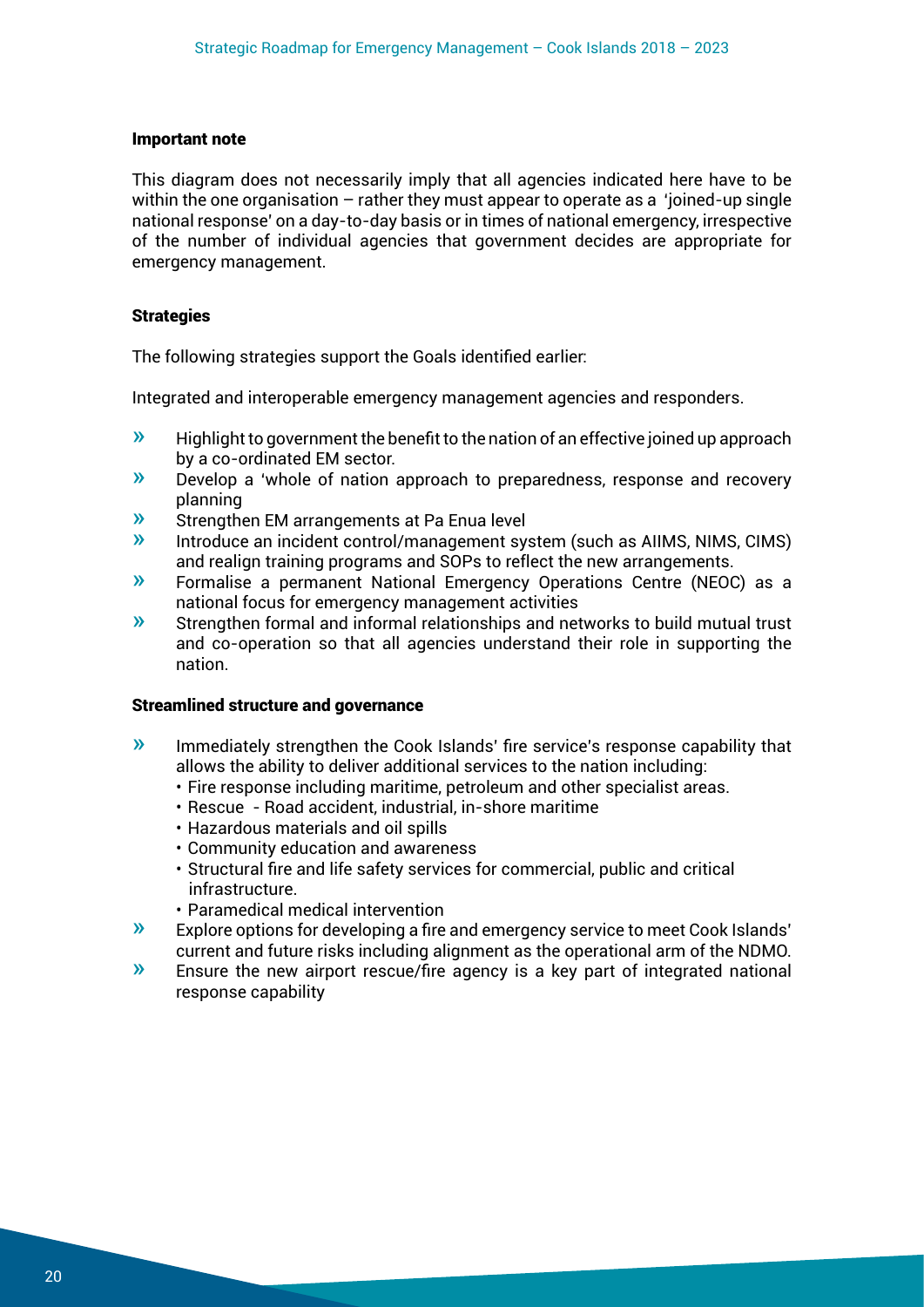Strengthening the current fire service was seen as one of the most critical strategies for this SREM. This strategy will include options that will allow the development of responders and any new structural arrangements in a measured and consultative approach.

- $\lambda$  Legislation updated to authorise the proposed sector reforms.<br> $\lambda$  Ruild in requilatory responsibility for the emergency management
- » Build in regulatory responsibility for the emergency management sector to support and enforce the life and building safety components of the national building code.
- » Alignment of response agencies so that their roles and responsibilities are clearly defined.
- » Common SOPs developed to reflect the EM sector's reform arrangements.

Cook Islands has experienced growth and development in recent years. Establishing and maintaining life and fire safety standards require significant input from emergency services. Ensuring a safe and secure environment for investment and visitors is critical to establish a positive image and perception of Cook Islands' investment and tourism brand. The proposed reforms will increase investor and visitor confidence in Cook Islands' ability to respond to any medical, rescue, security or other emergency event that could impact investors, visitors and residents alike.

#### Increased capability

- » National EM skills profile developed
- » Training needs analysis undertaken to meet profile.
- Implement a competency framework for the emergency management sector to align with regional standards and increase levels of professionalism.
- » Clarify, build and strengthen the roles and responsibilities of the NDM Office and Officer(s).

Strengthening existing services and building capability requires a structured approach so that staff and volunteers can quickly access training resources to meet regional standards. SPC and partners have put a great deal of effort into establishing an emergency management competency framework to compliment the existing Australasian fire and emergency service framework.

The resources and experience of PIEMA, PIFESA and the NZFS are available to facilitate this component.

### Stronger engagement

- » Government understands the role and the potential value to the nation of a stronger EM sector.
- » Government and departments are aware of their roles and responsibilities during adverse events and have contingency and consequence management plans in place to maintain service delivery.
- » A strengthened fire and emergency services allows officers to assist the NDMO deliver national community safety education and awareness programs.
- » Explore the opportunities to engage volunteers in every aspect of emergency management.
- » All engagements reinforce the '*whole-of-nation shared responsibility*' approach to emergency management and building national resilience.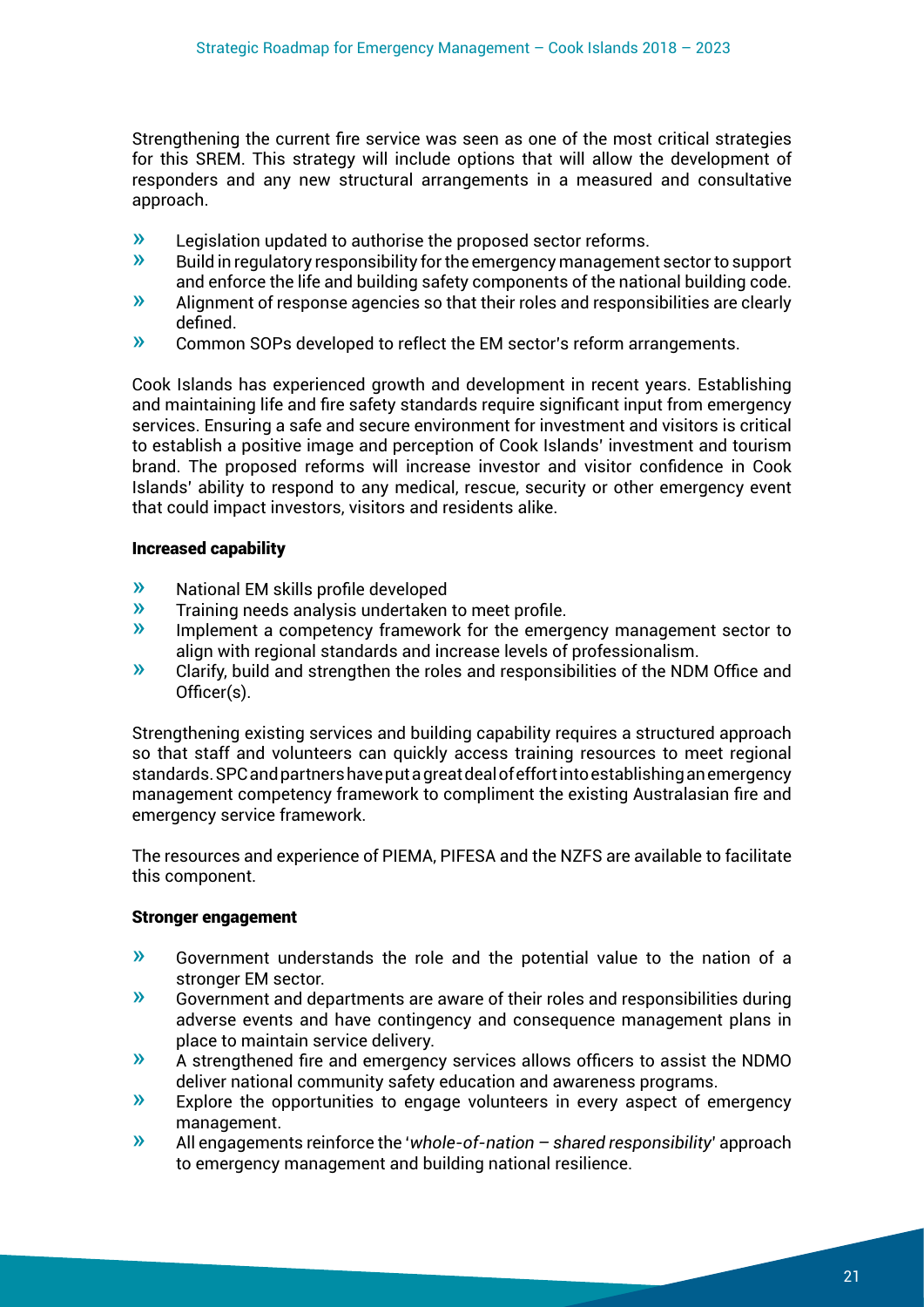### **Inter- relationships**

There are a number of examples of similar reform within the region that can guide the development of a model appropriate for Cook Islands. The diagram below gives an indication of the inter-relationships and linkages required to develop and maintain a sustainable emergency service and the need to build one element in order to strengthen others.



*Figure 3 - The inter-relationships and linkages required to achieve a sustainable emergency service*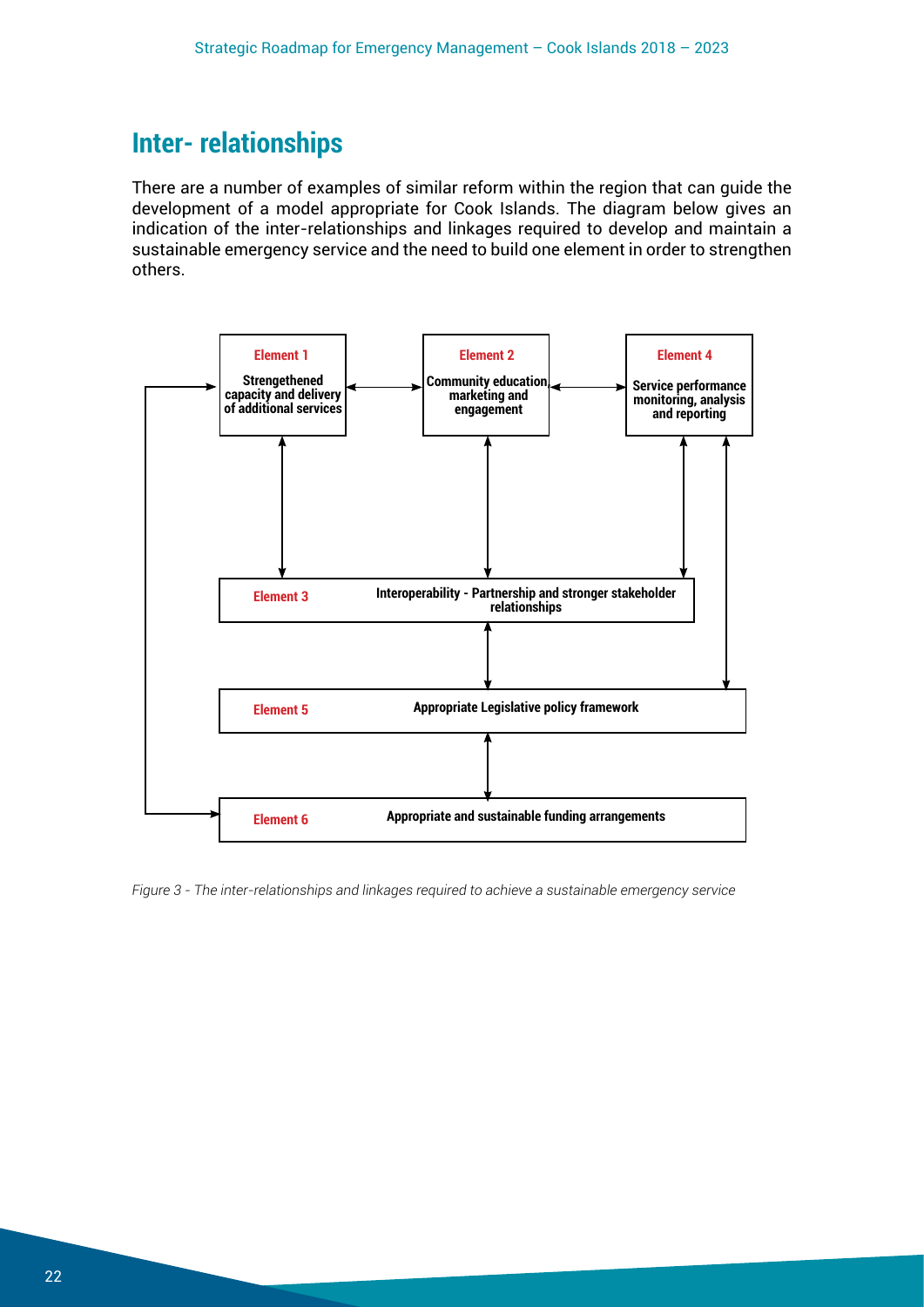#### Strengthening the EM sector's ability to support the National Building Code

Cook Islands has experienced growth and development in recent years. Establishing and maintaining life and fire safety standards requires significant input from the emergency services. For example, the tourism sector is an emerging component of Cook Islands GDP. Ensuring a safe environment for citizens and visitors is critical in order to create a positive image and perception of Cook Islands incipient tourism brand.

Similarly investment in business and infrastructure is contingent upon ensuring all risks are minimised to a level that is more attractive and no longer a deterrent to investors.

Integrating emergency services into the development approval process, as well as the ongoing maintenance of national standards and preparedness, can strengthen compliance and build confidence for investment and growth.

Again, there are examples of 'best practice' within the region that can be adapted to meet Cook Islands' requirements.

#### Strengthening capability through training and mainstreaming competencies.

Strengthening existing services and building capability requires a structured approach so that staff and volunteers can quickly access training resources to meet regional standards. SPC's GEM Divsion<sup>1</sup> and partners have put a great deal of effort into establishing an emergency management competency framework to complement the existing fire and emergency service framework<sup>2</sup>.

Both of these regional standards can easily be adapted to meet the requirements of the Cook Islands National Qualification Framework.

Steps that would be required are as follows:

- » Determine emergency management/services competencies appropriate for Cook Islands and integrate into the National Qualification Framework.
- » Conduct a national emergency management/services training needs analysis and identify gaps.
- » Implement training programs to build capability and fill training gaps.
- » Advocate for all Cook Islands emergency management and services to become proactive '*Learning organisations*' 3 .

The resources and experience of PIEMA, PIFESA and NZFS are available to facilitate this component.

1 Formerly known as 'SOPAC'

<sup>2</sup> Draft Competency Framework for Emergency Management in the Pacific (NDMOs) and Australian and 3 NZ Fire and Emergency Service Competency framework (EMQUAL and PSTN)

A learning organisation is one that actively seeks to learn from the experiences of events within the nation, region and globally then build and mainstream outcomes into continually improvement of policy, procedures and practice.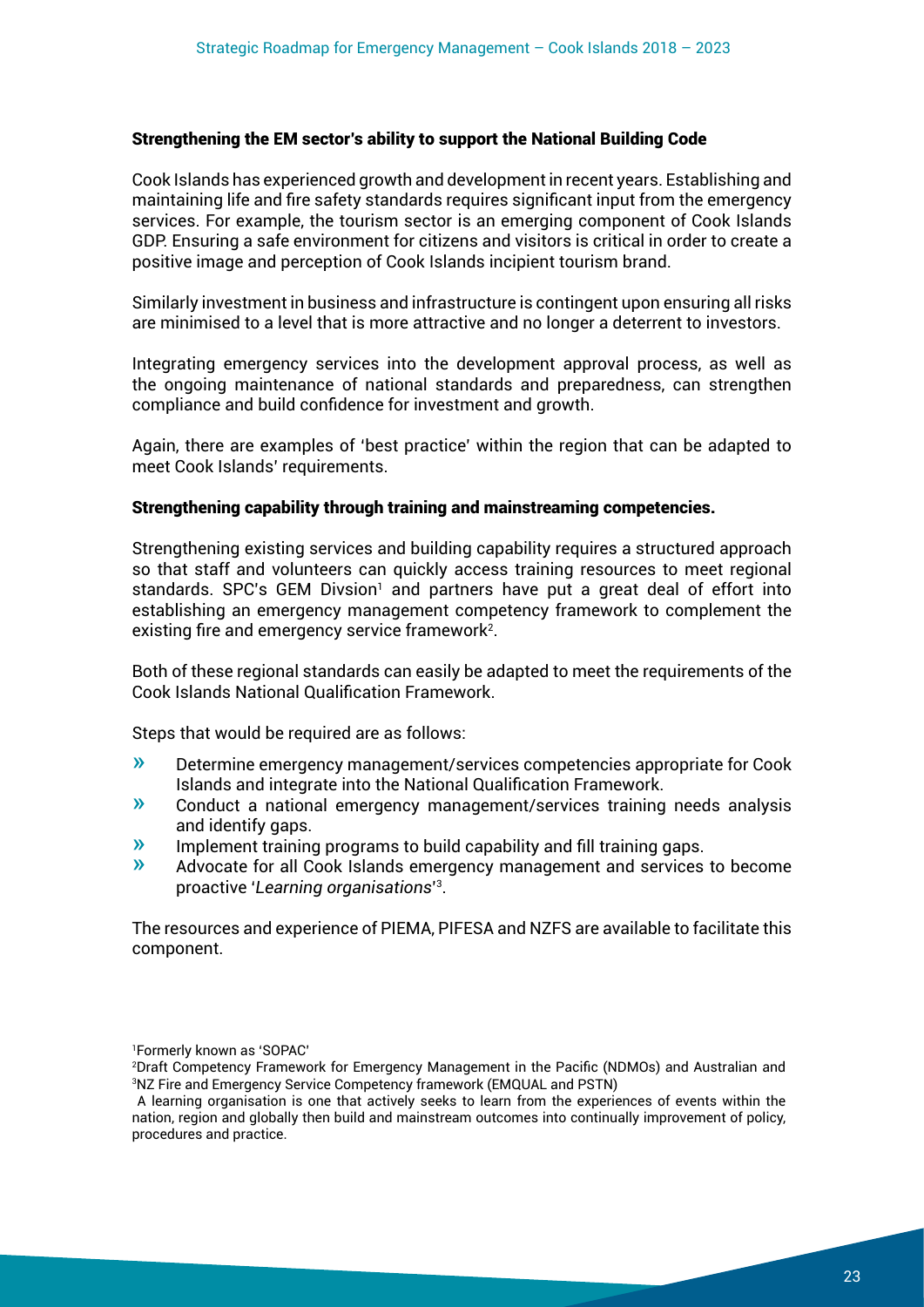### **Implementation arrangements**

As all emergency services and key EM agencies are represented on the National DRM Council (NDRMC). It is recommended that the NDRMC be the committee responsible for leading and steering the implementation of the Strategic Roadmap. This process will increase the interaction between NDRMC, EMCI officers and agencies and help set the stage for stronger relationships and greater interoperability.

It is not proposed that this process requires a separate meeting schedule; it should be listed as a standing agenda item on the NDRMC meetings.

The reform of fire and emergency services is a critical step for this Strategic Roadmap. Consequently it is proposed that a steering team be established to oversee the transition process of this key agency. The steering team should consist of a senior representative of the Office of the Prime Minister, Police Commissioner and EMCI who would report through NDRMC.

### **Approval for SREM**

It is expected that NDRMC will make representation to Cabinet, initially with a paper outlining and seeking approval for the reform process and the SREM goals, principles and key issues.

At a later date, it would be appropriate for NDRMC to make a presentation to Cabinet on the key aspects of the reform process to ensure ministers understand the intent of the SREM and support the proposed goals.

The Cabinet paper should ask for policy approval for agencies to continue to operate, technically outside existing legislation, but in line with the reform agenda. The paper would also indicate that a key component of the SREM is recommending legislative changes to reflect the end state of the planning process.

### **Next steps**

The infogram, attached as Appendix A and the following steps outline the suggested approval and implementation process and timelines for this strategy:

| <b>July 2018</b> | EMCI, Police Commissioner, Deputy Secretary OB seek wider<br>consultations with government and communities and provide<br>feedback endorsing the intent, principles and broad strategies<br>identified in this document. |
|------------------|--------------------------------------------------------------------------------------------------------------------------------------------------------------------------------------------------------------------------|
| August<br>2018   | Intermediate milestones for sector reform developed and included in<br>2nd draft                                                                                                                                         |
| Sept             | 2nd draft released for consultation and comment.                                                                                                                                                                         |
| <b>Nov</b>       | Draft finalised and presented to Cabinet for approval                                                                                                                                                                    |
| Jan<br>2019      | Finalised plan approved and detailed action/implementation plan<br>developed.                                                                                                                                            |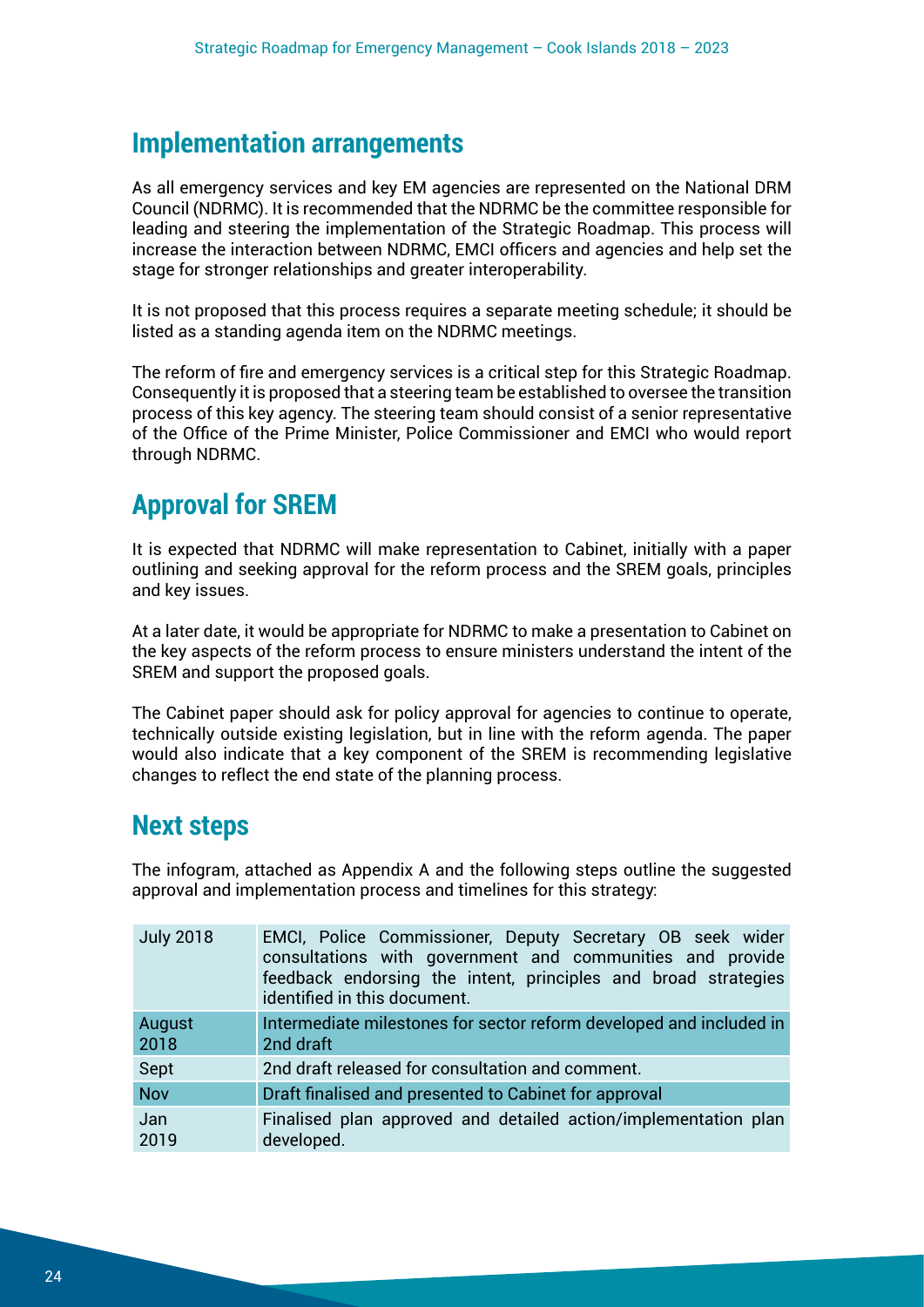#### Appendix A

Infogram showing the development of the SREM and the movement from strategic direction to operationalisation

#### *Strategic Roadmap for Emergency Management - Planning Process*

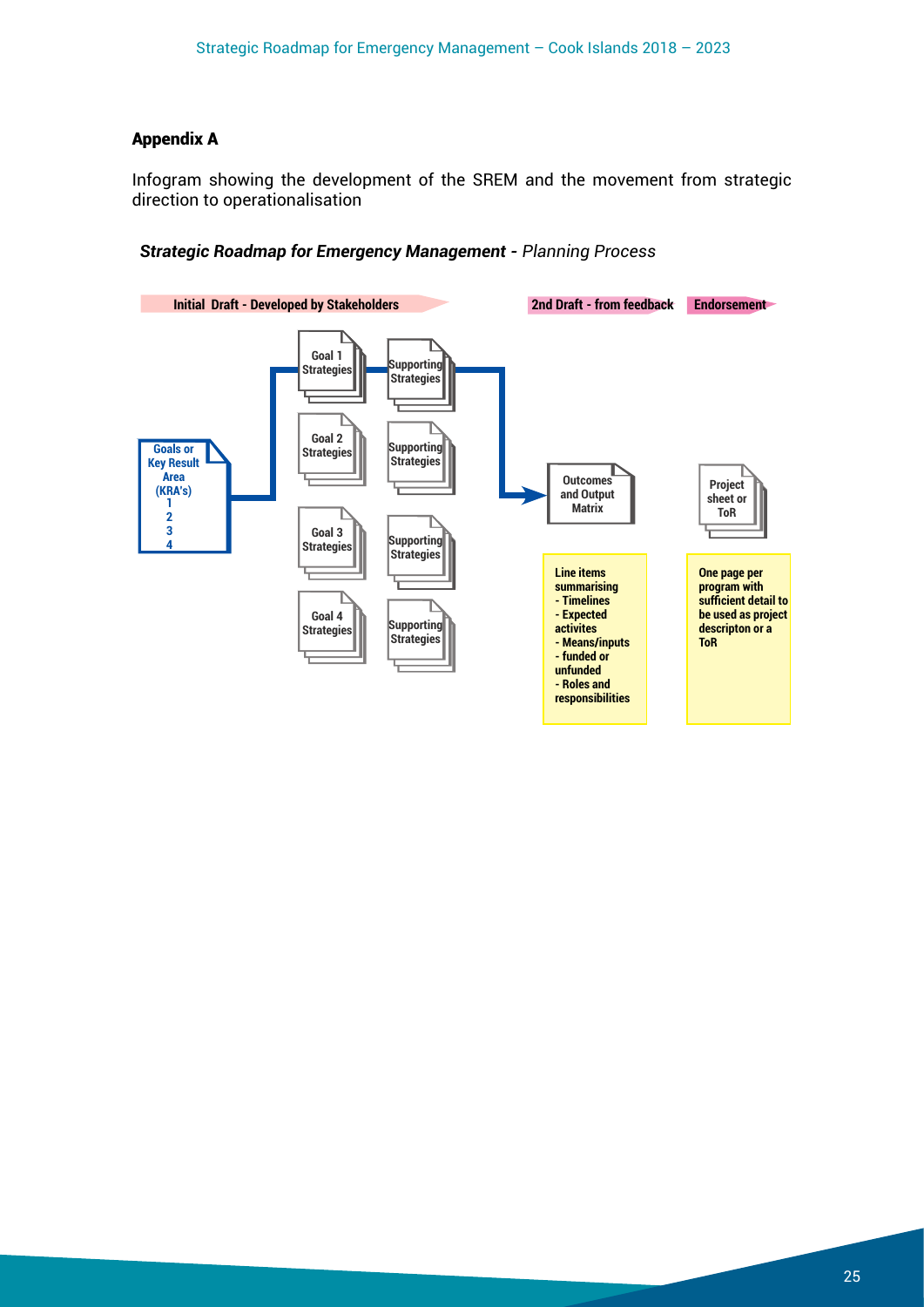### Appendix B DRAFT ACTIVITY MATRIX FOR COOK ISLANDS SREM

| Immediate Priorities (12-24 months)                                                           |                                                                                                                                                                                  |                                 |                                       |                                   |
|-----------------------------------------------------------------------------------------------|----------------------------------------------------------------------------------------------------------------------------------------------------------------------------------|---------------------------------|---------------------------------------|-----------------------------------|
| <b>Priority</b>                                                                               | <b>Sub-actions</b>                                                                                                                                                               | <b>Target for</b><br>completion | <b>Responsible</b><br><b>Agencies</b> | <b>Indicative cost</b><br>(NZD\$) |
| <b>Specialist</b><br>training in<br>Emergency<br>Management<br>i.e high angle<br>rescue, USAR | » Identify<br>training needs<br>of Emergency<br><b>Services</b><br>» Coordinate<br>with FENZ<br>and PIEMA<br>to facilitate<br>training<br>program<br>development<br>and roll out | Dec 2019                        | <b>EMCI, Airport</b><br>Fire, VFB     | 50,000                            |
| <b>Establishment</b><br>of a Fire<br><b>Services Act</b>                                      | » Secure TA to<br>draft Act<br>» National<br>consultations<br>and planning<br>workshops<br>for Fire Act<br>development                                                           | Dec 2019                        | <b>EMCI, Airport</b><br>Fire, VFB     | 35,000                            |
| To implement<br>a Fire services<br>levy                                                       | » Consultation<br>and planning<br>workshops                                                                                                                                      | Dec 2019                        | <b>EMCI, Airport</b><br>Fire, VFB     | 35,000                            |
| <b>Annual inter</b><br>agency<br>exercise<br>planning                                         | » Development<br>of exercise and<br>scenarios<br>» Coordination of<br>participating EM<br>agencies                                                                               | Dec 2019                        | EMCI, ICI,<br><b>Police</b>           | 20,000                            |

### Immediate Priorities (12-24 months)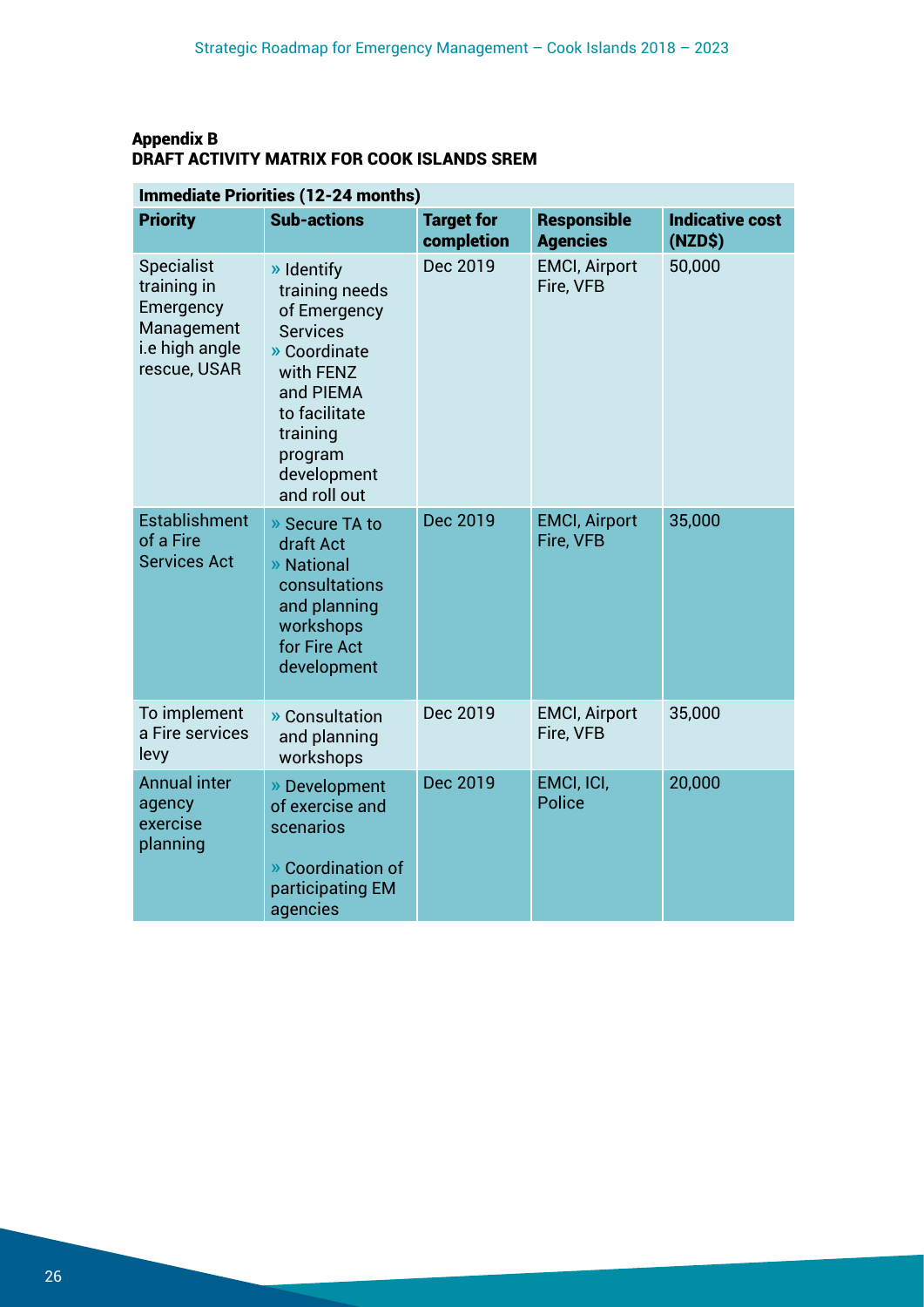| <b>Immediate Priorities (12-24 months)</b>                                                   |                                                                                                                                                                                                                                                                                       |                                 |                                              |                                   |
|----------------------------------------------------------------------------------------------|---------------------------------------------------------------------------------------------------------------------------------------------------------------------------------------------------------------------------------------------------------------------------------------|---------------------------------|----------------------------------------------|-----------------------------------|
| <b>Priority</b>                                                                              | <b>Sub-actions</b>                                                                                                                                                                                                                                                                    | <b>Target for</b><br>completion | Responsible<br><b>Agencies</b>               | <b>Indicative cost</b><br>(NZD\$) |
| <b>Clearly identify</b><br>roles and<br>responsibilities<br>for all agencies<br>in EM/DM     | » Stakeholder<br>consultations<br>» Establishment<br>of national<br>structure and<br>appropriate<br>legislation and<br>$arrangements -$<br><b>CDEM</b> approach<br>» Policy and<br>legislation<br>development<br>with Cabinet<br>endorsement                                          | Dec 2019                        | <b>EMCI</b>                                  | 15,000                            |
|                                                                                              | <b>Medium Term Priorities (24-36 months)</b>                                                                                                                                                                                                                                          |                                 |                                              |                                   |
| <b>Priority</b>                                                                              | <b>Sub-actions</b>                                                                                                                                                                                                                                                                    | <b>Target for</b><br>completion | <b>Responsible</b><br><b>Agencies</b>        | <b>Indicative cost</b><br>(NZD\$) |
| <b>Staff</b><br>orientation<br>for partner<br>agencies such<br>as Health to<br>include EM/DM | » Intro to EM/DM<br>training content<br>to be developed<br>» Coordination<br>and training<br>to be carried<br>out by EMCI in<br>collaboration<br>with line<br>agencies                                                                                                                | <b>Oct 2020</b>                 | Health, EMCI                                 | 20,000                            |
| Establishment<br>of appliance<br>and equipment<br>replacement<br>schedule                    | » Establishment<br>or updating of<br>inventory of EM<br>equipment<br>across agencies<br>» Establish<br>maintenance<br>and replacement<br>schedule<br>» Identify<br>sustainable<br>sources<br>of funding<br>taking into<br>account current<br>established<br>partnerships<br>with FENZ | <b>March 2020</b>               | Airport Fire,<br>VFB, Police,<br><b>EMCI</b> | 15,000                            |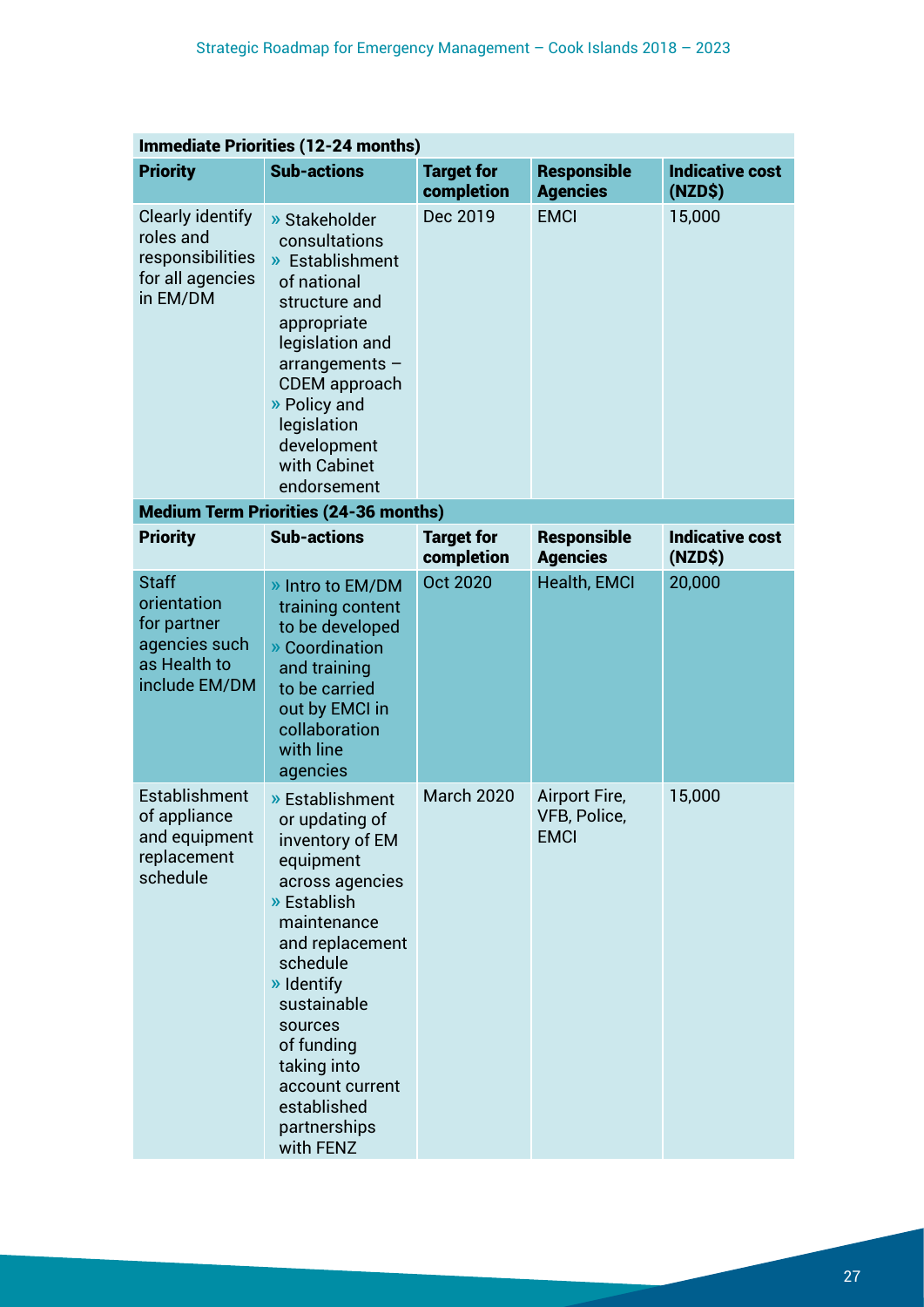| <b>Immediate Priorities (12-24 months)</b>                                                        |                                                                                                                                                                                       |                                 |                                                                     |                                   |
|---------------------------------------------------------------------------------------------------|---------------------------------------------------------------------------------------------------------------------------------------------------------------------------------------|---------------------------------|---------------------------------------------------------------------|-----------------------------------|
| <b>Priority</b>                                                                                   | <b>Sub-actions</b>                                                                                                                                                                    | <b>Target for</b><br>completion | <b>Responsible</b><br><b>Agencies</b>                               | <b>Indicative cost</b><br>(NZD\$) |
| <b>Establishment</b><br>of independent<br><b>EM Authority</b><br>for all<br>emergency<br>services | » Feasibility<br>study/Cost<br>benefit analysis<br>of EM Authority<br>- CDEM approach<br>» Identification of<br>funding sources<br>» Review of<br>legislative and<br>policy framework | March 2021                      | <b>EMCI, Police,</b><br><b>Health, Airport</b><br>Fire, VFB         | 50,000                            |
| <b>Priority</b>                                                                                   | <b>Sub-actions</b>                                                                                                                                                                    | <b>Target for</b><br>completion | <b>Responsible</b><br><b>Agencies</b>                               | <b>Indicative cost</b><br>(NZD\$) |
| <b>Annual inter</b><br>agency<br>exercise<br>planning and<br>drills for EM                        | » EMCI<br>coordination and<br>development of<br>exercises<br>» Conduct of inter<br>agency exercises                                                                                   | <b>March 2020</b>               | EMCI, ICI,<br>Health, Police,<br><b>Airport Fire,</b><br><b>VFB</b> | 20,000                            |
| In house<br>annual<br>exercises<br>and scenario<br>training for EM<br>agencies (i.e<br>Health)    | » Agency plans<br>and emergency<br>exercise<br>planning                                                                                                                               | <b>March 2020</b>               | EMCI, ICI,<br>Health, Police,<br>Airport Fire,<br><b>VFB</b>        | 15,000                            |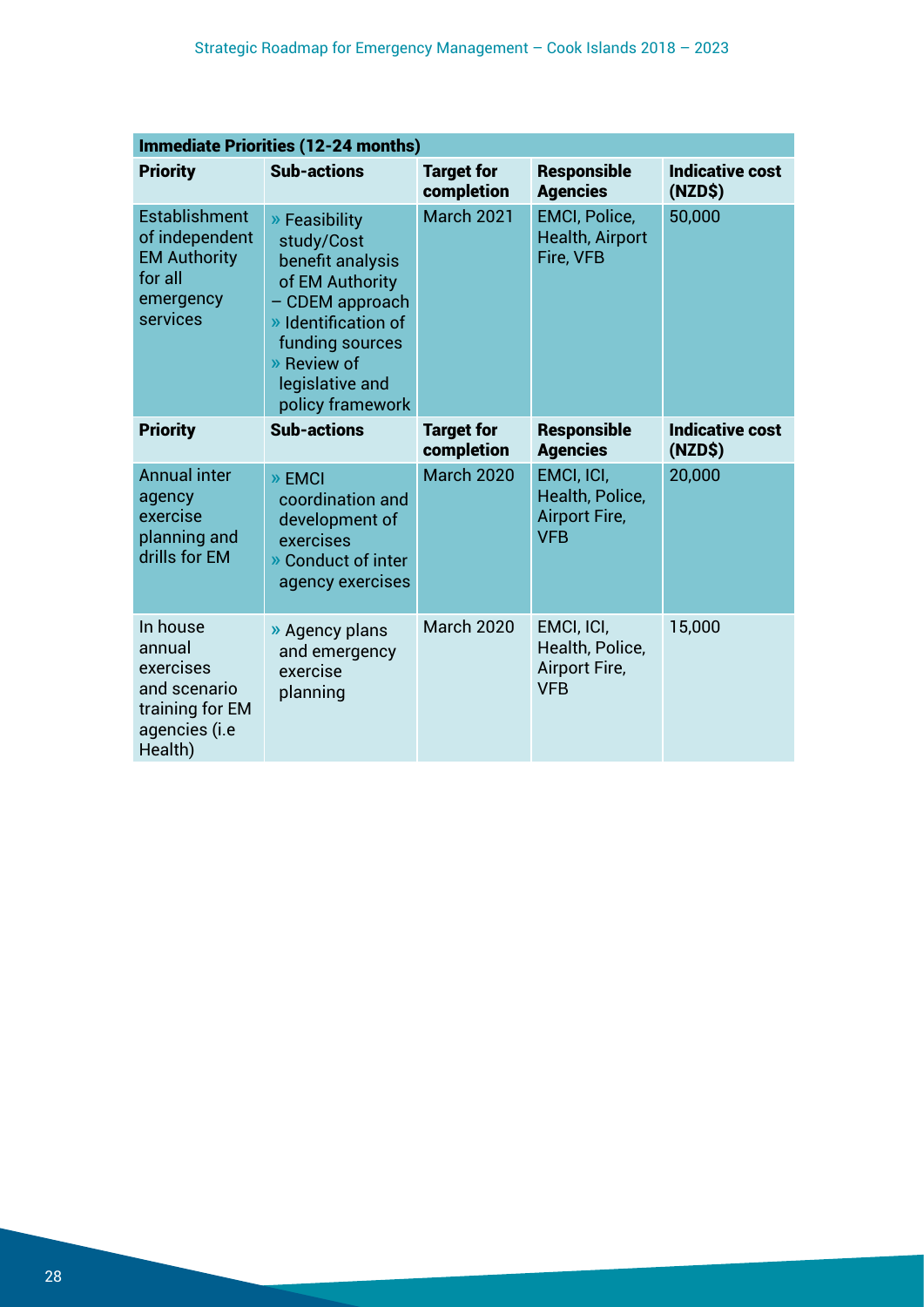| <b>Immediate Priorities (12-24 months)</b>                                         |                                                                                                                                                      |                                 |                                                          |                                                                                                            |
|------------------------------------------------------------------------------------|------------------------------------------------------------------------------------------------------------------------------------------------------|---------------------------------|----------------------------------------------------------|------------------------------------------------------------------------------------------------------------|
| <b>Priority</b>                                                                    | <b>Sub-actions</b>                                                                                                                                   | <b>Target for</b><br>completion | <b>Responsible</b><br><b>Agencies</b>                    | <b>Indicative cost</b><br>(NZD\$)                                                                          |
| Establishment<br>of sustainable<br>information<br>sharing system                   | » Geoportal<br>expanding                                                                                                                             | <b>March 2020</b>               | <b>EMCI, ICI</b>                                         | 35,000                                                                                                     |
| <b>Establish stand</b><br>alone building<br>for EM with<br><b>NEOC</b>             | » Securing of<br>TA for building<br>design<br>» Identification of<br>land site for<br><b>NEOC</b><br>» Secure funding<br>for building<br>contruction | <b>June 2020</b>                | <b>EMCI, Police</b>                                      | <b>Building design</b><br>and costing<br>has been<br>completed<br>through SPC<br><b>EU BSRP</b><br>funding |
|                                                                                    | <b>Long Term priorities (4 years plus)</b>                                                                                                           |                                 |                                                          |                                                                                                            |
| $(3 \text{ years})$<br>review/update<br>of national<br>Emergency/<br>Disaster Plan | » Planning and<br>review<br>workshops<br>coordinated<br>through EMCI                                                                                 |                                 | <b>EMCI</b>                                              | 15,000                                                                                                     |
| Maintenance<br>and<br>replacement<br>plans for EM<br>appliances and<br>equipment   | » Develop<br>stocktake of<br>equipment<br>» Coordinate<br>with FENZ on<br>maintenance<br>plans for specific<br>equipment and<br>appliances           |                                 | <b>EMCI, Airport</b><br>Fire, ICI, Police,<br><b>VFB</b> | 15,000                                                                                                     |
|                                                                                    | <b>TOTAL</b>                                                                                                                                         |                                 |                                                          | 340,000                                                                                                    |